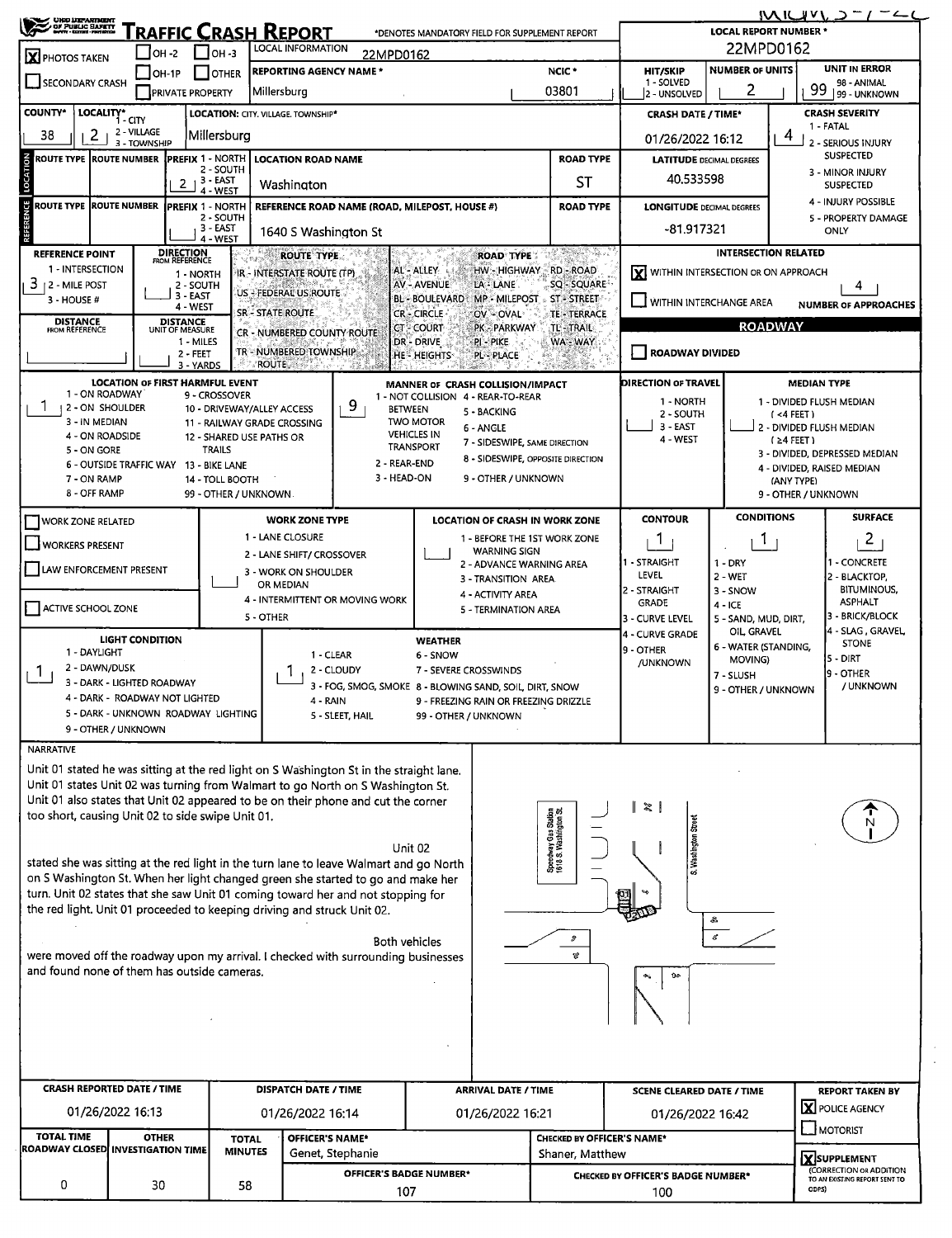| <b>LOCAL REPORT NUMBER</b><br><b>OHO DEPARTMENT</b><br>OF PUBLIC BAFETY<br>22MPD0162<br><b>DAMAGE</b><br>UNIT#<br>OWNER NAME: LAST, FIRST, MIDDLE ( C SAME AS DRIVER)<br>OWNER PHONE; INCLUDE AREA CODE (C) SAME AS DRIVERY<br>WATSON. RICHARD. L<br><b>DAMAGE SCALE</b><br>330-763-0489<br>OWNER ADDRESS: STREET, CITY, STATE, ZIP ( C) SAME AS DRIVER)<br>1 - NONE<br>3 - FUNCTIONAL DAMAGE<br>3<br>2 - MINOR DAMAGE<br>45951 COUNTY ROAD 19, COSHOCTON, OH, 43812<br>4 - DISABLING DAMAGE<br>9 - UNKNOWN<br><b>COMMERCIAL CARRIER: NAME, ADDRESS, CITY, STATE, ZIP</b><br>COMMERCIAL CARRIER PHONE: INCLUDE AREA CODE<br><b>DAMAGED AREA(S)</b><br>INDICATE ALL THAT APPLY<br>LP STATE   LICENSE PLATE #<br><b>VEHICLE IDENTIFICATION #</b><br><b>VEHICLE YEAR</b><br><b>VEHICLE MAKE</b><br><b>EOK5879</b><br>OН<br><b>FORD</b><br>1FTFW1EV4AFB63946<br>2010<br><b>INSURANCE COMPANY</b><br><b>INSURANCE POLICY #</b><br><b>TINSURANCE</b><br><b>COLOR</b><br><b>VEHICLE MODEL</b><br><b>LAJ</b> VERIFIED<br><b>PROGRESSIVE</b><br>938874199<br><b>BLU</b><br>$F-150$<br><b>TYPE OF USE</b><br><b>TOWED BY: COMPANY NAME</b><br>US DOT #<br>IN EMERGENCY<br><b>COMMERCIAL</b><br>GOVERNMENT<br><b>RESPONSE</b><br><b>HAZARDOUS MATERIAL</b><br>VEHICLE WEIGHT GVWR/GCWR<br># OCCUPANTS<br><b>INTERLOCK</b><br><b>I</b> MATERIAL<br><b>CLASS#</b><br><b>PLACARD ID#</b><br>$1 - 510K$ LBS.<br><b>DEVICE</b><br><b>HIT/SKIP UNIT</b><br>RELEASED<br>2 10.001 - 26K LBS.<br><b>EQUIPPED</b><br>PLACARD<br>$3 - 26K$ LBS.<br>1 - PASSENGER CAR<br>6 - VAN (9-15 SEATS)<br>12 - GOLF CART<br>18 - LIMO (LIVERY VEHICLE)<br>23 - PEDESTRIAN/SKATER<br>2 - PASSENGER VAN<br>7 - MOTORCYCLE 2-WHEELED<br>13 - SNOWMOBILE<br>19 - BUS (16+ PASSENGERS)<br>24 - WHEELCHAIR (ANY TYPE)<br>(MINIVAN)<br>8 - MOTORCYCLE 3-WHEELED<br>14 - SINGLE UNIT<br>20 - OTHER VEHICLE<br>25 - OTHER NON-MOTORIST<br>UNIT TYPE 3 - SPORT UTILITY<br><b>TRUCK</b><br>9 - AUTOCYCLE<br>21 - HEAVY EQUIPMENT<br>26 - BICYCLE<br>VEHICLE<br>15 - SEMI-TRACTOR<br>10 - MOPED OR MOTORIZED<br>22 - ANIMAL WITH RIDER OR<br>27 - TRAIN<br><b>BICYCLE</b><br>4 - PICK UP<br>16 - FARM EQUIPMENT<br>ANIMAL-DRAWN VEHICLE<br>99 - UNKNOWN OR HIT/SKIP<br>5 - CARGO VAN<br>11 - ALL TERRAIN VEHICLE<br>17 - MOTORHOME<br>(ATV/UTV)<br># OF TRAILING UNITS<br>WAS VEHICLE OPERATING IN AUTONOMOUS<br>0 - NO AUTOMATION<br>3 - CONDITIONAL AUTOMATION 9 - UNKNOWN<br>MODE WHEN CRASH OCCURRED?<br>o<br>1 - DRIVER ASSISTANCE<br>4 - HIGH AUTOMATION<br>1 - YES 2 - NO 9 - OTHER / UNKNOWN AUTONOMOUS 2 - PARTIAL AUTOMATION 5 - FULL AUTOMATION<br>MODE LEVEL<br>1 - NONE<br>6 - BUS - CHARTER/TOUR<br>$11 - FIRE$<br>16 - FARM<br>21 - MAIL CARRIER<br>2 - TAXI<br>7 - BUS - INTERCITY<br>12 - MILITARY<br>99 - OTHER / UNKNOWN<br>17 - MOWING<br>3 - ELECTRONIC RIDE<br>8 - BUS - SHUTTLE<br>13 - POLICE<br>18 - SNOW REMOVAL<br><b>SHARING</b><br><b>SPECIAL</b><br>9 - BUS - OTHER<br><b>14 - PUBLIC UTILITY</b><br>19 - TOWING<br><b>FUNCTION 4 - SCHOOL TRANSPORT</b><br>10 - AMBULANCE<br>15 - CONSTRUCTION EQUIP.<br>20 - SAFETY SERVICE<br>5 - BUS - TRANSIT/COMMUTER<br>PATROL<br>12<br>1 - NO CARGO BODY TYPE<br>4 - LOGGING<br>7 - GRAIN/CHIPS/GRAVEL<br><b>11 - DUMP</b><br>99 - OTHER / UNKNOWN<br>/ NOT APPLICABLE<br>5 - INTERMODAL<br>8 - POLE<br>12 - CONCRETE MIXER<br>2 - BUS<br>CARGO<br><b>CONTAINER CHASSIS</b><br>9 - CARGO TANK<br>13 - AUTO TRANSPORTER<br>3 - VEHICLE TOWING<br>6 - CARGOVAN<br><b>BODY</b><br>10 - FLAT BED<br>14 - GARBAGE/REFUSE<br>ANOTHER MOTOR VEHICLE<br>/ENCLOSED BOX<br><b>TYPE</b><br>1 - TURN SIGNALS<br>4 - BRAKES<br>7 - WORN OR SLICK TIRES<br>9 - MOTOR TROUBLE<br>99 - OTHER / UNKNOWN<br>2 - HEAD LAMPS<br>5 - STEERING<br>8 - TRAILER EQUIPMENT<br>10 - DISABLED FROM PRIOR<br><b>VEHICLE</b><br>DEFECTIVE<br><b>ACCIDENT</b><br>3 - TAIL LAMPS<br><b>6 - TIRE BLOWOUT</b> |                                                                                                |
|--------------------------------------------------------------------------------------------------------------------------------------------------------------------------------------------------------------------------------------------------------------------------------------------------------------------------------------------------------------------------------------------------------------------------------------------------------------------------------------------------------------------------------------------------------------------------------------------------------------------------------------------------------------------------------------------------------------------------------------------------------------------------------------------------------------------------------------------------------------------------------------------------------------------------------------------------------------------------------------------------------------------------------------------------------------------------------------------------------------------------------------------------------------------------------------------------------------------------------------------------------------------------------------------------------------------------------------------------------------------------------------------------------------------------------------------------------------------------------------------------------------------------------------------------------------------------------------------------------------------------------------------------------------------------------------------------------------------------------------------------------------------------------------------------------------------------------------------------------------------------------------------------------------------------------------------------------------------------------------------------------------------------------------------------------------------------------------------------------------------------------------------------------------------------------------------------------------------------------------------------------------------------------------------------------------------------------------------------------------------------------------------------------------------------------------------------------------------------------------------------------------------------------------------------------------------------------------------------------------------------------------------------------------------------------------------------------------------------------------------------------------------------------------------------------------------------------------------------------------------------------------------------------------------------------------------------------------------------------------------------------------------------------------------------------------------------------------------------------------------------------------------------------------------------------------------------------------------------------------------------------------------------------------------------------------------------------------------------------------------------------------------------------------------------------------------------------------------------------------------------------------------------------------------------------------------------------------------------------------------------------------------------------------------------------------------------------------------------------------------------------------------------------------------------------------------------------------------------------------------------------------------------------|------------------------------------------------------------------------------------------------|
|                                                                                                                                                                                                                                                                                                                                                                                                                                                                                                                                                                                                                                                                                                                                                                                                                                                                                                                                                                                                                                                                                                                                                                                                                                                                                                                                                                                                                                                                                                                                                                                                                                                                                                                                                                                                                                                                                                                                                                                                                                                                                                                                                                                                                                                                                                                                                                                                                                                                                                                                                                                                                                                                                                                                                                                                                                                                                                                                                                                                                                                                                                                                                                                                                                                                                                                                                                                                                                                                                                                                                                                                                                                                                                                                                                                                                                                                                                        |                                                                                                |
|                                                                                                                                                                                                                                                                                                                                                                                                                                                                                                                                                                                                                                                                                                                                                                                                                                                                                                                                                                                                                                                                                                                                                                                                                                                                                                                                                                                                                                                                                                                                                                                                                                                                                                                                                                                                                                                                                                                                                                                                                                                                                                                                                                                                                                                                                                                                                                                                                                                                                                                                                                                                                                                                                                                                                                                                                                                                                                                                                                                                                                                                                                                                                                                                                                                                                                                                                                                                                                                                                                                                                                                                                                                                                                                                                                                                                                                                                                        |                                                                                                |
|                                                                                                                                                                                                                                                                                                                                                                                                                                                                                                                                                                                                                                                                                                                                                                                                                                                                                                                                                                                                                                                                                                                                                                                                                                                                                                                                                                                                                                                                                                                                                                                                                                                                                                                                                                                                                                                                                                                                                                                                                                                                                                                                                                                                                                                                                                                                                                                                                                                                                                                                                                                                                                                                                                                                                                                                                                                                                                                                                                                                                                                                                                                                                                                                                                                                                                                                                                                                                                                                                                                                                                                                                                                                                                                                                                                                                                                                                                        |                                                                                                |
|                                                                                                                                                                                                                                                                                                                                                                                                                                                                                                                                                                                                                                                                                                                                                                                                                                                                                                                                                                                                                                                                                                                                                                                                                                                                                                                                                                                                                                                                                                                                                                                                                                                                                                                                                                                                                                                                                                                                                                                                                                                                                                                                                                                                                                                                                                                                                                                                                                                                                                                                                                                                                                                                                                                                                                                                                                                                                                                                                                                                                                                                                                                                                                                                                                                                                                                                                                                                                                                                                                                                                                                                                                                                                                                                                                                                                                                                                                        |                                                                                                |
|                                                                                                                                                                                                                                                                                                                                                                                                                                                                                                                                                                                                                                                                                                                                                                                                                                                                                                                                                                                                                                                                                                                                                                                                                                                                                                                                                                                                                                                                                                                                                                                                                                                                                                                                                                                                                                                                                                                                                                                                                                                                                                                                                                                                                                                                                                                                                                                                                                                                                                                                                                                                                                                                                                                                                                                                                                                                                                                                                                                                                                                                                                                                                                                                                                                                                                                                                                                                                                                                                                                                                                                                                                                                                                                                                                                                                                                                                                        |                                                                                                |
|                                                                                                                                                                                                                                                                                                                                                                                                                                                                                                                                                                                                                                                                                                                                                                                                                                                                                                                                                                                                                                                                                                                                                                                                                                                                                                                                                                                                                                                                                                                                                                                                                                                                                                                                                                                                                                                                                                                                                                                                                                                                                                                                                                                                                                                                                                                                                                                                                                                                                                                                                                                                                                                                                                                                                                                                                                                                                                                                                                                                                                                                                                                                                                                                                                                                                                                                                                                                                                                                                                                                                                                                                                                                                                                                                                                                                                                                                                        |                                                                                                |
|                                                                                                                                                                                                                                                                                                                                                                                                                                                                                                                                                                                                                                                                                                                                                                                                                                                                                                                                                                                                                                                                                                                                                                                                                                                                                                                                                                                                                                                                                                                                                                                                                                                                                                                                                                                                                                                                                                                                                                                                                                                                                                                                                                                                                                                                                                                                                                                                                                                                                                                                                                                                                                                                                                                                                                                                                                                                                                                                                                                                                                                                                                                                                                                                                                                                                                                                                                                                                                                                                                                                                                                                                                                                                                                                                                                                                                                                                                        |                                                                                                |
|                                                                                                                                                                                                                                                                                                                                                                                                                                                                                                                                                                                                                                                                                                                                                                                                                                                                                                                                                                                                                                                                                                                                                                                                                                                                                                                                                                                                                                                                                                                                                                                                                                                                                                                                                                                                                                                                                                                                                                                                                                                                                                                                                                                                                                                                                                                                                                                                                                                                                                                                                                                                                                                                                                                                                                                                                                                                                                                                                                                                                                                                                                                                                                                                                                                                                                                                                                                                                                                                                                                                                                                                                                                                                                                                                                                                                                                                                                        |                                                                                                |
|                                                                                                                                                                                                                                                                                                                                                                                                                                                                                                                                                                                                                                                                                                                                                                                                                                                                                                                                                                                                                                                                                                                                                                                                                                                                                                                                                                                                                                                                                                                                                                                                                                                                                                                                                                                                                                                                                                                                                                                                                                                                                                                                                                                                                                                                                                                                                                                                                                                                                                                                                                                                                                                                                                                                                                                                                                                                                                                                                                                                                                                                                                                                                                                                                                                                                                                                                                                                                                                                                                                                                                                                                                                                                                                                                                                                                                                                                                        |                                                                                                |
|                                                                                                                                                                                                                                                                                                                                                                                                                                                                                                                                                                                                                                                                                                                                                                                                                                                                                                                                                                                                                                                                                                                                                                                                                                                                                                                                                                                                                                                                                                                                                                                                                                                                                                                                                                                                                                                                                                                                                                                                                                                                                                                                                                                                                                                                                                                                                                                                                                                                                                                                                                                                                                                                                                                                                                                                                                                                                                                                                                                                                                                                                                                                                                                                                                                                                                                                                                                                                                                                                                                                                                                                                                                                                                                                                                                                                                                                                                        |                                                                                                |
|                                                                                                                                                                                                                                                                                                                                                                                                                                                                                                                                                                                                                                                                                                                                                                                                                                                                                                                                                                                                                                                                                                                                                                                                                                                                                                                                                                                                                                                                                                                                                                                                                                                                                                                                                                                                                                                                                                                                                                                                                                                                                                                                                                                                                                                                                                                                                                                                                                                                                                                                                                                                                                                                                                                                                                                                                                                                                                                                                                                                                                                                                                                                                                                                                                                                                                                                                                                                                                                                                                                                                                                                                                                                                                                                                                                                                                                                                                        |                                                                                                |
|                                                                                                                                                                                                                                                                                                                                                                                                                                                                                                                                                                                                                                                                                                                                                                                                                                                                                                                                                                                                                                                                                                                                                                                                                                                                                                                                                                                                                                                                                                                                                                                                                                                                                                                                                                                                                                                                                                                                                                                                                                                                                                                                                                                                                                                                                                                                                                                                                                                                                                                                                                                                                                                                                                                                                                                                                                                                                                                                                                                                                                                                                                                                                                                                                                                                                                                                                                                                                                                                                                                                                                                                                                                                                                                                                                                                                                                                                                        |                                                                                                |
|                                                                                                                                                                                                                                                                                                                                                                                                                                                                                                                                                                                                                                                                                                                                                                                                                                                                                                                                                                                                                                                                                                                                                                                                                                                                                                                                                                                                                                                                                                                                                                                                                                                                                                                                                                                                                                                                                                                                                                                                                                                                                                                                                                                                                                                                                                                                                                                                                                                                                                                                                                                                                                                                                                                                                                                                                                                                                                                                                                                                                                                                                                                                                                                                                                                                                                                                                                                                                                                                                                                                                                                                                                                                                                                                                                                                                                                                                                        |                                                                                                |
|                                                                                                                                                                                                                                                                                                                                                                                                                                                                                                                                                                                                                                                                                                                                                                                                                                                                                                                                                                                                                                                                                                                                                                                                                                                                                                                                                                                                                                                                                                                                                                                                                                                                                                                                                                                                                                                                                                                                                                                                                                                                                                                                                                                                                                                                                                                                                                                                                                                                                                                                                                                                                                                                                                                                                                                                                                                                                                                                                                                                                                                                                                                                                                                                                                                                                                                                                                                                                                                                                                                                                                                                                                                                                                                                                                                                                                                                                                        |                                                                                                |
|                                                                                                                                                                                                                                                                                                                                                                                                                                                                                                                                                                                                                                                                                                                                                                                                                                                                                                                                                                                                                                                                                                                                                                                                                                                                                                                                                                                                                                                                                                                                                                                                                                                                                                                                                                                                                                                                                                                                                                                                                                                                                                                                                                                                                                                                                                                                                                                                                                                                                                                                                                                                                                                                                                                                                                                                                                                                                                                                                                                                                                                                                                                                                                                                                                                                                                                                                                                                                                                                                                                                                                                                                                                                                                                                                                                                                                                                                                        | 寨<br>9                                                                                         |
| <b>DEFECTS</b><br>L. - NO DAMAGE [0]<br>LI-UNDERCARRIAGE [ 14 ]                                                                                                                                                                                                                                                                                                                                                                                                                                                                                                                                                                                                                                                                                                                                                                                                                                                                                                                                                                                                                                                                                                                                                                                                                                                                                                                                                                                                                                                                                                                                                                                                                                                                                                                                                                                                                                                                                                                                                                                                                                                                                                                                                                                                                                                                                                                                                                                                                                                                                                                                                                                                                                                                                                                                                                                                                                                                                                                                                                                                                                                                                                                                                                                                                                                                                                                                                                                                                                                                                                                                                                                                                                                                                                                                                                                                                                        |                                                                                                |
| 1 - INTERSECTION -<br>4 - MIDBLOCK -<br>7 - SHOULDER/ROADSIDE<br>10 - DRIVEWAY ACCESS<br>99 - OTHER / UNKNOWN<br>$\Box$ TOP [13]<br>$\Box$ - ALL AREAS [ 15 ]<br>MARKED CROSSWALK<br>MARKED CROSSWALK<br>11 - SHARED USE PATHS                                                                                                                                                                                                                                                                                                                                                                                                                                                                                                                                                                                                                                                                                                                                                                                                                                                                                                                                                                                                                                                                                                                                                                                                                                                                                                                                                                                                                                                                                                                                                                                                                                                                                                                                                                                                                                                                                                                                                                                                                                                                                                                                                                                                                                                                                                                                                                                                                                                                                                                                                                                                                                                                                                                                                                                                                                                                                                                                                                                                                                                                                                                                                                                                                                                                                                                                                                                                                                                                                                                                                                                                                                                                         |                                                                                                |
| 8 - SIDEWALK<br>NON-MOTORIST 2 - INTERSECTION -<br>5 - TRAVEL LANE -<br>OR TRAILS<br>9 - MEDIAN/CROSSING<br><b>LOCATION</b><br>UNMARKED CROSSWALK<br>OTHER LOCATION<br>12 - FIRST RESPONDER<br>$\Box$ - UNIT NOT AT SCENE [ 16 ]<br><b>ISLAND</b><br>AT IMPACT<br>3 - INTERSECTION - OTHER<br>6 - BICYCLE LANE<br>AT INCIDENT SCENE                                                                                                                                                                                                                                                                                                                                                                                                                                                                                                                                                                                                                                                                                                                                                                                                                                                                                                                                                                                                                                                                                                                                                                                                                                                                                                                                                                                                                                                                                                                                                                                                                                                                                                                                                                                                                                                                                                                                                                                                                                                                                                                                                                                                                                                                                                                                                                                                                                                                                                                                                                                                                                                                                                                                                                                                                                                                                                                                                                                                                                                                                                                                                                                                                                                                                                                                                                                                                                                                                                                                                                    |                                                                                                |
| 1 - STRAIGHT AHEAD<br>1 - NON-CONTACT<br>9 - LEAVING TRAFFIC<br>15 - WALKING, RUNNING,<br>21 - STANDING OUTSIDE<br><b>INITIAL POINT OF CONTACT</b><br>LANE<br>2 - BACKING<br>JOGGING, PLAYING<br>DISABLED VEHICLE<br>2 - NON-COLLISION<br>0 - NO DAMAGE<br>14 - UNDERCARRIAGE<br>3 - CHANGING LANES<br>10 - PARKED<br>16 - WORKING<br>99 - OTHER / UNKNOWN<br>9<br>4 - OVERTAKING/PASSING<br>3 - STRIKING<br>11 - SLOWING OR STOPPED<br>17 - PUSHING VEHICLE<br>1-12 - REFER TO UNIT 15 - VEHICLE NOT AT SCENE<br>11<br>PRE-CRASH 5 - MAKING RIGHT TURN<br>IN TRAFFIC<br>18 - APPROACHING OR<br><b>ACTION</b><br><b>DIAGRAM</b><br>4 - STRUCK<br><b>ACTIONS 6 - MAKING LEFT TURN</b><br>LEAVING VEHICLE<br>99 - UNKNOWN<br>12 - DRIVERLESS<br>5 - BOTH STRIKING<br>13 - TOP<br>7 - MAKING U-TURN<br>13 - NEGOTIATING A CURVE<br>19 - STANDING<br>& STRUCK<br>8 - ENTERING TRAFFIC<br>14 - ENTERING OR CROSSING<br>20 - OTHER NON-MOTORIST<br>9 - OTHER / UNKNOWN<br>LANE<br>SPECIFIED LOCATION<br><b>TRAFFIC</b>                                                                                                                                                                                                                                                                                                                                                                                                                                                                                                                                                                                                                                                                                                                                                                                                                                                                                                                                                                                                                                                                                                                                                                                                                                                                                                                                                                                                                                                                                                                                                                                                                                                                                                                                                                                                                                                                                                                                                                                                                                                                                                                                                                                                                                                                                                                                                                                                                                                                                                                                                                                                                                                                                                                                                                                                                                                                                       |                                                                                                |
| 1 - NONE<br>8 - FOLLOWING TOO CLOSE 13 - IMPROPER START FROM<br>18 - OPERATING DEFECTIVE<br>23 - OPENING DOOR INTO<br><b>TRAFFICWAY FLOW</b><br>TRAFFIC CONTROL<br>2 - FAILURE TO YIELD<br>/ACDA<br>A PARKED POSITION<br><b>EQUIPMENT</b><br>ROADWAY                                                                                                                                                                                                                                                                                                                                                                                                                                                                                                                                                                                                                                                                                                                                                                                                                                                                                                                                                                                                                                                                                                                                                                                                                                                                                                                                                                                                                                                                                                                                                                                                                                                                                                                                                                                                                                                                                                                                                                                                                                                                                                                                                                                                                                                                                                                                                                                                                                                                                                                                                                                                                                                                                                                                                                                                                                                                                                                                                                                                                                                                                                                                                                                                                                                                                                                                                                                                                                                                                                                                                                                                                                                   |                                                                                                |
| 1 - ONE-WAY<br>1 - ROUNDABOUT 4 - STOP SIGN<br>3 - RAN RED LIGHT<br>9 - IMPROPER LANE<br>14 - STOPPED OR PARKED<br>19 - LOAD SHIFTING<br>99 - OTHER IMPROPER<br>2 - TWO-WAY<br>CHANGE<br>4 - RAN STOP SIGN<br>22<br>ILLEGALLY<br>2 - SIGNAL<br>/FALLING/SPILLING<br><b>ACTION</b>                                                                                                                                                                                                                                                                                                                                                                                                                                                                                                                                                                                                                                                                                                                                                                                                                                                                                                                                                                                                                                                                                                                                                                                                                                                                                                                                                                                                                                                                                                                                                                                                                                                                                                                                                                                                                                                                                                                                                                                                                                                                                                                                                                                                                                                                                                                                                                                                                                                                                                                                                                                                                                                                                                                                                                                                                                                                                                                                                                                                                                                                                                                                                                                                                                                                                                                                                                                                                                                                                                                                                                                                                      | 5 - YIELD SIGN                                                                                 |
| 2<br>$\mathbf{2}$<br>5 - UNSAFE SPEED<br>10 - IMPROPER PASSING<br>15 - SWERVING TO AVOID<br>20 - IMPROPER CROSSING<br>3 - FLASHER<br><b>CONTRIBUTING 6 - IMPROPER TURN</b><br>11 - DROVE OFF ROAD<br>16 - WRONG WAY<br>21 - LYING IN ROADWAY                                                                                                                                                                                                                                                                                                                                                                                                                                                                                                                                                                                                                                                                                                                                                                                                                                                                                                                                                                                                                                                                                                                                                                                                                                                                                                                                                                                                                                                                                                                                                                                                                                                                                                                                                                                                                                                                                                                                                                                                                                                                                                                                                                                                                                                                                                                                                                                                                                                                                                                                                                                                                                                                                                                                                                                                                                                                                                                                                                                                                                                                                                                                                                                                                                                                                                                                                                                                                                                                                                                                                                                                                                                           | 6 - NO CONTROL                                                                                 |
| CIRCUMSTANCES 7 - LEFT OF CENTER<br>12 - IMPROPER BACKING<br>17 - VISION OBSTRUCTION<br>22 - NOT DISCERNIBLE<br># OF THROUGH LANES<br><b>RAIL GRADE CROSSING</b><br>ON ROAD                                                                                                                                                                                                                                                                                                                                                                                                                                                                                                                                                                                                                                                                                                                                                                                                                                                                                                                                                                                                                                                                                                                                                                                                                                                                                                                                                                                                                                                                                                                                                                                                                                                                                                                                                                                                                                                                                                                                                                                                                                                                                                                                                                                                                                                                                                                                                                                                                                                                                                                                                                                                                                                                                                                                                                                                                                                                                                                                                                                                                                                                                                                                                                                                                                                                                                                                                                                                                                                                                                                                                                                                                                                                                                                            |                                                                                                |
| 1 - NOT INVLOVED<br><b>SEQUENCE OF EVENTS</b><br>2 - INVOLVED-ACTIVE CROSSING<br>2                                                                                                                                                                                                                                                                                                                                                                                                                                                                                                                                                                                                                                                                                                                                                                                                                                                                                                                                                                                                                                                                                                                                                                                                                                                                                                                                                                                                                                                                                                                                                                                                                                                                                                                                                                                                                                                                                                                                                                                                                                                                                                                                                                                                                                                                                                                                                                                                                                                                                                                                                                                                                                                                                                                                                                                                                                                                                                                                                                                                                                                                                                                                                                                                                                                                                                                                                                                                                                                                                                                                                                                                                                                                                                                                                                                                                     |                                                                                                |
| -EVENTS »<br>3 - INVOLVED-PASSIVE CROSSING<br>1 - OVERTURN/ROLLOVER<br>20<br>7 - SEPARATION OF UNITS<br>12 - DOWNHILL RUNAWAY<br>19 - ANIMAL -OTHER<br>23 - STRUCK BY FALLING.<br>2 - FIRE/EXPLOSION<br>8 - RAN OFF ROAD RIGHT<br>13 - OTHER NON-COLLISION 20 - MOTOR VEHICLE IN<br>SHIFTING CARGO OR<br>UNIT / NON-MOTORIST DIRECTION<br>3 - IMMERSION<br>9 - RAN OFF ROAD LEFT<br>ANYTHING SET IN<br><b>TRANSPORT</b><br>14 - PEDESTRIAN                                                                                                                                                                                                                                                                                                                                                                                                                                                                                                                                                                                                                                                                                                                                                                                                                                                                                                                                                                                                                                                                                                                                                                                                                                                                                                                                                                                                                                                                                                                                                                                                                                                                                                                                                                                                                                                                                                                                                                                                                                                                                                                                                                                                                                                                                                                                                                                                                                                                                                                                                                                                                                                                                                                                                                                                                                                                                                                                                                                                                                                                                                                                                                                                                                                                                                                                                                                                                                                             |                                                                                                |
| MOTION BY A MOTOR<br>4 - JACKKNIFE<br>10 - CROSS MEDIAN<br>15 - PEDALCYCLE<br>21 - PARKED MOTOR<br>1 - NORTH<br>$\overline{2}$<br>VEHICLE<br>5 - CARGO / EQUIPMENT<br>11 - CROSS CENTERLINE -<br><b>VEHICLE</b><br>16 - RAILWAY VEHICLE<br>24 - OTHER MOVABLE<br>2 - SOUTH<br>LOSS OR SHIFT<br>OPPOSITE DIRECTION<br>17 - ANIMAL - FARM<br>22 - WORK ZONE<br>OBJECT<br>3 - EAST<br>OF TRAVEL<br>6 - EQUIPMENT FAILURE<br>MAINTENANCE<br>18 - ANIMAL - DEER<br>$_{\text{rel}}$ 2<br>FROM $\lfloor$ 1<br>3<br>4 - WEST<br><b>EQUIPMENT</b><br>COLLISION WITH FIXED OBJECT - STRUCK                                                                                                                                                                                                                                                                                                                                                                                                                                                                                                                                                                                                                                                                                                                                                                                                                                                                                                                                                                                                                                                                                                                                                                                                                                                                                                                                                                                                                                                                                                                                                                                                                                                                                                                                                                                                                                                                                                                                                                                                                                                                                                                                                                                                                                                                                                                                                                                                                                                                                                                                                                                                                                                                                                                                                                                                                                                                                                                                                                                                                                                                                                                                                                                                                                                                                                                       | 5 - NORTHEAST<br><b>6 - NORTHWEST</b><br>7 - SOUTHEAST<br>8 - SOUTHWEST<br>9 - OTHER / UNKNOWN |
| 25 - IMPACT ATTENUATOR<br>31 - GUARDRAIL END<br>38 - OVERHEAD SIGN POST<br>45 - EMBANKMENT<br>52 - BUILDING<br>/ CRASH CUSHION<br>32 - PORTABLE BARRIER<br>39 - LIGHT / LUMINARIES<br>46 - FENCE<br>53 - TUNNEL<br><b>UNIT SPEED</b><br><b>DETECTED SPEED</b><br>26 - BRIDGE OVERHEAD<br>33 - MEDIAN CABLE BARRIER<br><b>SUPPORT</b><br>47 - MAILBOX<br>54 - OTHER FIXED<br><b>STRUCTURE</b>                                                                                                                                                                                                                                                                                                                                                                                                                                                                                                                                                                                                                                                                                                                                                                                                                                                                                                                                                                                                                                                                                                                                                                                                                                                                                                                                                                                                                                                                                                                                                                                                                                                                                                                                                                                                                                                                                                                                                                                                                                                                                                                                                                                                                                                                                                                                                                                                                                                                                                                                                                                                                                                                                                                                                                                                                                                                                                                                                                                                                                                                                                                                                                                                                                                                                                                                                                                                                                                                                                           |                                                                                                |
| 34 - MEDIAN GUARDRAIL<br><b>48 - TREE</b><br>40 - UTILITY POLE<br>OBJECT<br>27 - BRIDGE PIER OR<br><b>BARRIER</b><br>49 - FIRE HYDRANT<br>41 - OTHER POST, POLE<br>99 - OTHER / UNKNOWN<br>1 - STATED / ESTIMATED SPEED<br>ABUTMENT<br>50 - WORK ZONE<br>OR SUPPORT<br>35 - MEDIAN CONCRETE<br>MAINTENANCE<br>28 - BRIDGE PARAPET<br><b>BARRIER</b><br>42 - CULVERT<br>3<br>  2 - CALCULATED / EDR                                                                                                                                                                                                                                                                                                                                                                                                                                                                                                                                                                                                                                                                                                                                                                                                                                                                                                                                                                                                                                                                                                                                                                                                                                                                                                                                                                                                                                                                                                                                                                                                                                                                                                                                                                                                                                                                                                                                                                                                                                                                                                                                                                                                                                                                                                                                                                                                                                                                                                                                                                                                                                                                                                                                                                                                                                                                                                                                                                                                                                                                                                                                                                                                                                                                                                                                                                                                                                                                                                     |                                                                                                |
| 6<br><b>EQUIPMENT</b><br>29 - BRIDGE RAIL<br>36 - MEDIAN OTHER BARRIER<br>43 - CURB<br><b>POSTED SPEED</b><br>30 - GUARDRAIL FACE<br>37 - TRAFFIC SIGN POST<br>44 - DITCH<br>51 - WALL<br>3 - UNDETERMINED<br>35<br><b>FIRST HARMFUL EVENT</b><br><b>MOST HARMFUL EVENT</b>                                                                                                                                                                                                                                                                                                                                                                                                                                                                                                                                                                                                                                                                                                                                                                                                                                                                                                                                                                                                                                                                                                                                                                                                                                                                                                                                                                                                                                                                                                                                                                                                                                                                                                                                                                                                                                                                                                                                                                                                                                                                                                                                                                                                                                                                                                                                                                                                                                                                                                                                                                                                                                                                                                                                                                                                                                                                                                                                                                                                                                                                                                                                                                                                                                                                                                                                                                                                                                                                                                                                                                                                                            |                                                                                                |

 $\sim$   $\sim$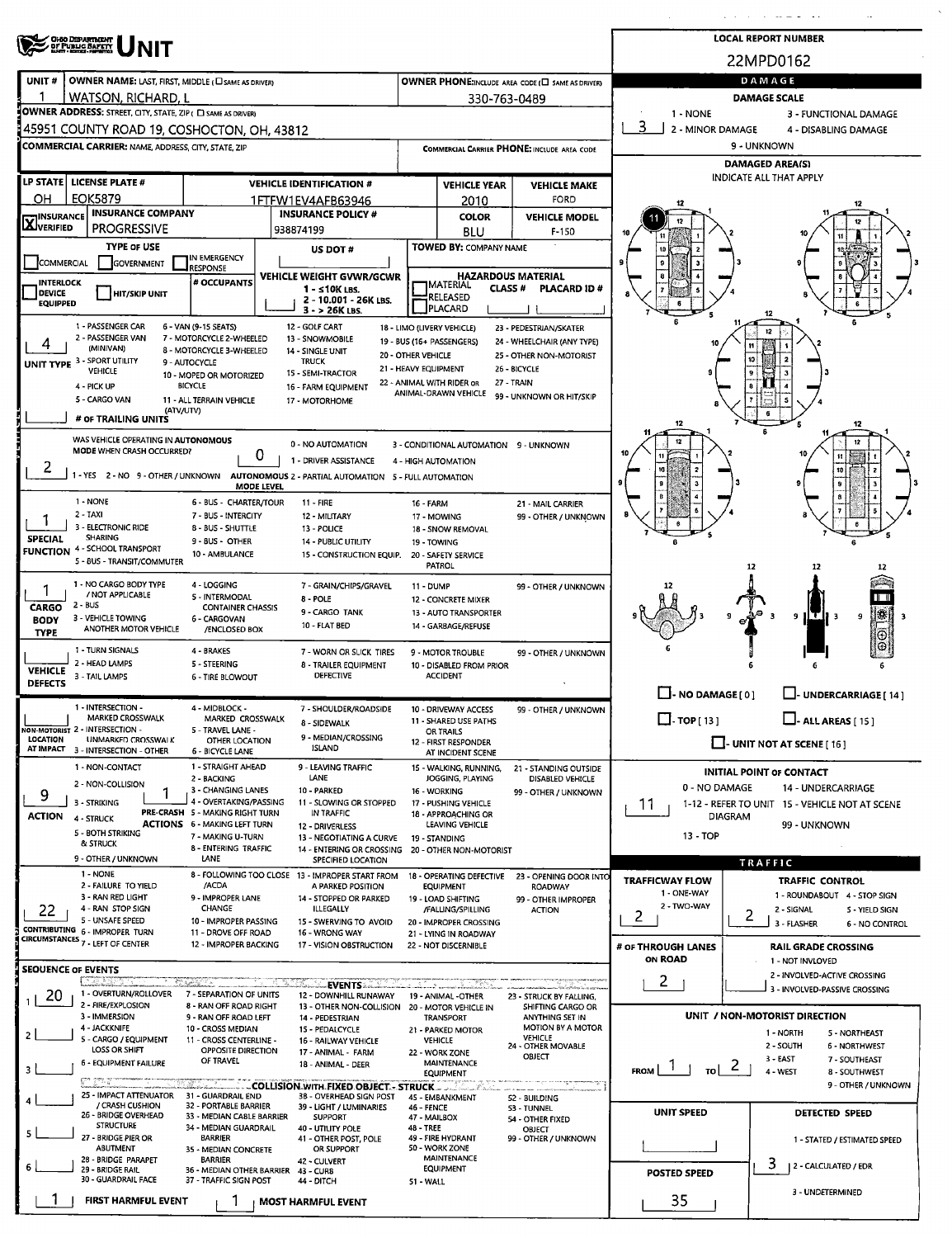| UNIT#                              |                                                                                                                                                                                                                                                                                                                                                                                                                                                                                                                                                                                                                                                                                                                                                                                                                                                                                                                                                                                                                                                                                                                                                                                                                                                                                                                                                                                                                                                                                                                                                                                                                                                                                                                                                                                                                                                                                                                                                                                                                                                                                                                                                                                                                                                                                                                                                                                                                                                                                                                                                                                                                                                                                                                                                                                                                                                                                                                                                                                                                                                                                                                                                                                                                                                                                                                                                                                                                                                                                                                                                                                                                                                                                                                                                                                                                                                                                                                                                                                                                                                                                                                                                                                                                                                                                                                                                                                                                                                                                                                                                                                                                                                                                                                                                                                                                                                                                                                                                                                                                                                                                                                                                                                                                                                                                                                                                                                                                                                                                                                                                                                                                                                                                                                                                                                                                                                                                                                                                                                                                                                                                                                                                                                                                                                                                                                                                                                                                                                                                                                                                                                                                                                                                                                                                                                                                                                                                                                                                                                                                                                                                                                                                                                                                                                                                                                                                                                                                                                                                                                                                                                                                                                                                                                         |                                                     |  |                            |           |                               |                                |                     | DAMAGE                       |  |
|------------------------------------|-------------------------------------------------------------------------------------------------------------------------------------------------------------------------------------------------------------------------------------------------------------------------------------------------------------------------------------------------------------------------------------------------------------------------------------------------------------------------------------------------------------------------------------------------------------------------------------------------------------------------------------------------------------------------------------------------------------------------------------------------------------------------------------------------------------------------------------------------------------------------------------------------------------------------------------------------------------------------------------------------------------------------------------------------------------------------------------------------------------------------------------------------------------------------------------------------------------------------------------------------------------------------------------------------------------------------------------------------------------------------------------------------------------------------------------------------------------------------------------------------------------------------------------------------------------------------------------------------------------------------------------------------------------------------------------------------------------------------------------------------------------------------------------------------------------------------------------------------------------------------------------------------------------------------------------------------------------------------------------------------------------------------------------------------------------------------------------------------------------------------------------------------------------------------------------------------------------------------------------------------------------------------------------------------------------------------------------------------------------------------------------------------------------------------------------------------------------------------------------------------------------------------------------------------------------------------------------------------------------------------------------------------------------------------------------------------------------------------------------------------------------------------------------------------------------------------------------------------------------------------------------------------------------------------------------------------------------------------------------------------------------------------------------------------------------------------------------------------------------------------------------------------------------------------------------------------------------------------------------------------------------------------------------------------------------------------------------------------------------------------------------------------------------------------------------------------------------------------------------------------------------------------------------------------------------------------------------------------------------------------------------------------------------------------------------------------------------------------------------------------------------------------------------------------------------------------------------------------------------------------------------------------------------------------------------------------------------------------------------------------------------------------------------------------------------------------------------------------------------------------------------------------------------------------------------------------------------------------------------------------------------------------------------------------------------------------------------------------------------------------------------------------------------------------------------------------------------------------------------------------------------------------------------------------------------------------------------------------------------------------------------------------------------------------------------------------------------------------------------------------------------------------------------------------------------------------------------------------------------------------------------------------------------------------------------------------------------------------------------------------------------------------------------------------------------------------------------------------------------------------------------------------------------------------------------------------------------------------------------------------------------------------------------------------------------------------------------------------------------------------------------------------------------------------------------------------------------------------------------------------------------------------------------------------------------------------------------------------------------------------------------------------------------------------------------------------------------------------------------------------------------------------------------------------------------------------------------------------------------------------------------------------------------------------------------------------------------------------------------------------------------------------------------------------------------------------------------------------------------------------------------------------------------------------------------------------------------------------------------------------------------------------------------------------------------------------------------------------------------------------------------------------------------------------------------------------------------------------------------------------------------------------------------------------------------------------------------------------------------------------------------------------------------------------------------------------------------------------------------------------------------------------------------------------------------------------------------------------------------------------------------------------------------------------------------------------------------------------------------------------------------------------------------------------------------------------------------------------------------------------------------------------------------------------------------------------------------------------------------------------------------------------------------------------------------------------------------------------------------------------------------------------------------------------------------------------------------------------------------------------------------------------------------------------------------------------------------------------------------------------------------------------------------------------------------------------------------------------|-----------------------------------------------------|--|----------------------------|-----------|-------------------------------|--------------------------------|---------------------|------------------------------|--|
| 2                                  |                                                                                                                                                                                                                                                                                                                                                                                                                                                                                                                                                                                                                                                                                                                                                                                                                                                                                                                                                                                                                                                                                                                                                                                                                                                                                                                                                                                                                                                                                                                                                                                                                                                                                                                                                                                                                                                                                                                                                                                                                                                                                                                                                                                                                                                                                                                                                                                                                                                                                                                                                                                                                                                                                                                                                                                                                                                                                                                                                                                                                                                                                                                                                                                                                                                                                                                                                                                                                                                                                                                                                                                                                                                                                                                                                                                                                                                                                                                                                                                                                                                                                                                                                                                                                                                                                                                                                                                                                                                                                                                                                                                                                                                                                                                                                                                                                                                                                                                                                                                                                                                                                                                                                                                                                                                                                                                                                                                                                                                                                                                                                                                                                                                                                                                                                                                                                                                                                                                                                                                                                                                                                                                                                                                                                                                                                                                                                                                                                                                                                                                                                                                                                                                                                                                                                                                                                                                                                                                                                                                                                                                                                                                                                                                                                                                                                                                                                                                                                                                                                                                                                                                                                                                                                                                         |                                                     |  |                            |           |                               |                                |                     | <b>DAMAGE SCALE</b>          |  |
|                                    |                                                                                                                                                                                                                                                                                                                                                                                                                                                                                                                                                                                                                                                                                                                                                                                                                                                                                                                                                                                                                                                                                                                                                                                                                                                                                                                                                                                                                                                                                                                                                                                                                                                                                                                                                                                                                                                                                                                                                                                                                                                                                                                                                                                                                                                                                                                                                                                                                                                                                                                                                                                                                                                                                                                                                                                                                                                                                                                                                                                                                                                                                                                                                                                                                                                                                                                                                                                                                                                                                                                                                                                                                                                                                                                                                                                                                                                                                                                                                                                                                                                                                                                                                                                                                                                                                                                                                                                                                                                                                                                                                                                                                                                                                                                                                                                                                                                                                                                                                                                                                                                                                                                                                                                                                                                                                                                                                                                                                                                                                                                                                                                                                                                                                                                                                                                                                                                                                                                                                                                                                                                                                                                                                                                                                                                                                                                                                                                                                                                                                                                                                                                                                                                                                                                                                                                                                                                                                                                                                                                                                                                                                                                                                                                                                                                                                                                                                                                                                                                                                                                                                                                                                                                                                                                         |                                                     |  |                            |           |                               |                                |                     |                              |  |
|                                    |                                                                                                                                                                                                                                                                                                                                                                                                                                                                                                                                                                                                                                                                                                                                                                                                                                                                                                                                                                                                                                                                                                                                                                                                                                                                                                                                                                                                                                                                                                                                                                                                                                                                                                                                                                                                                                                                                                                                                                                                                                                                                                                                                                                                                                                                                                                                                                                                                                                                                                                                                                                                                                                                                                                                                                                                                                                                                                                                                                                                                                                                                                                                                                                                                                                                                                                                                                                                                                                                                                                                                                                                                                                                                                                                                                                                                                                                                                                                                                                                                                                                                                                                                                                                                                                                                                                                                                                                                                                                                                                                                                                                                                                                                                                                                                                                                                                                                                                                                                                                                                                                                                                                                                                                                                                                                                                                                                                                                                                                                                                                                                                                                                                                                                                                                                                                                                                                                                                                                                                                                                                                                                                                                                                                                                                                                                                                                                                                                                                                                                                                                                                                                                                                                                                                                                                                                                                                                                                                                                                                                                                                                                                                                                                                                                                                                                                                                                                                                                                                                                                                                                                                                                                                                                                         |                                                     |  |                            |           |                               |                                |                     |                              |  |
|                                    |                                                                                                                                                                                                                                                                                                                                                                                                                                                                                                                                                                                                                                                                                                                                                                                                                                                                                                                                                                                                                                                                                                                                                                                                                                                                                                                                                                                                                                                                                                                                                                                                                                                                                                                                                                                                                                                                                                                                                                                                                                                                                                                                                                                                                                                                                                                                                                                                                                                                                                                                                                                                                                                                                                                                                                                                                                                                                                                                                                                                                                                                                                                                                                                                                                                                                                                                                                                                                                                                                                                                                                                                                                                                                                                                                                                                                                                                                                                                                                                                                                                                                                                                                                                                                                                                                                                                                                                                                                                                                                                                                                                                                                                                                                                                                                                                                                                                                                                                                                                                                                                                                                                                                                                                                                                                                                                                                                                                                                                                                                                                                                                                                                                                                                                                                                                                                                                                                                                                                                                                                                                                                                                                                                                                                                                                                                                                                                                                                                                                                                                                                                                                                                                                                                                                                                                                                                                                                                                                                                                                                                                                                                                                                                                                                                                                                                                                                                                                                                                                                                                                                                                                                                                                                                                         |                                                     |  |                            |           |                               |                                |                     |                              |  |
|                                    |                                                                                                                                                                                                                                                                                                                                                                                                                                                                                                                                                                                                                                                                                                                                                                                                                                                                                                                                                                                                                                                                                                                                                                                                                                                                                                                                                                                                                                                                                                                                                                                                                                                                                                                                                                                                                                                                                                                                                                                                                                                                                                                                                                                                                                                                                                                                                                                                                                                                                                                                                                                                                                                                                                                                                                                                                                                                                                                                                                                                                                                                                                                                                                                                                                                                                                                                                                                                                                                                                                                                                                                                                                                                                                                                                                                                                                                                                                                                                                                                                                                                                                                                                                                                                                                                                                                                                                                                                                                                                                                                                                                                                                                                                                                                                                                                                                                                                                                                                                                                                                                                                                                                                                                                                                                                                                                                                                                                                                                                                                                                                                                                                                                                                                                                                                                                                                                                                                                                                                                                                                                                                                                                                                                                                                                                                                                                                                                                                                                                                                                                                                                                                                                                                                                                                                                                                                                                                                                                                                                                                                                                                                                                                                                                                                                                                                                                                                                                                                                                                                                                                                                                                                                                                                                         |                                                     |  |                            |           |                               |                                |                     |                              |  |
| OН                                 |                                                                                                                                                                                                                                                                                                                                                                                                                                                                                                                                                                                                                                                                                                                                                                                                                                                                                                                                                                                                                                                                                                                                                                                                                                                                                                                                                                                                                                                                                                                                                                                                                                                                                                                                                                                                                                                                                                                                                                                                                                                                                                                                                                                                                                                                                                                                                                                                                                                                                                                                                                                                                                                                                                                                                                                                                                                                                                                                                                                                                                                                                                                                                                                                                                                                                                                                                                                                                                                                                                                                                                                                                                                                                                                                                                                                                                                                                                                                                                                                                                                                                                                                                                                                                                                                                                                                                                                                                                                                                                                                                                                                                                                                                                                                                                                                                                                                                                                                                                                                                                                                                                                                                                                                                                                                                                                                                                                                                                                                                                                                                                                                                                                                                                                                                                                                                                                                                                                                                                                                                                                                                                                                                                                                                                                                                                                                                                                                                                                                                                                                                                                                                                                                                                                                                                                                                                                                                                                                                                                                                                                                                                                                                                                                                                                                                                                                                                                                                                                                                                                                                                                                                                                                                                                         |                                                     |  |                            |           |                               | <b>DODGE</b>                   |                     |                              |  |
|                                    |                                                                                                                                                                                                                                                                                                                                                                                                                                                                                                                                                                                                                                                                                                                                                                                                                                                                                                                                                                                                                                                                                                                                                                                                                                                                                                                                                                                                                                                                                                                                                                                                                                                                                                                                                                                                                                                                                                                                                                                                                                                                                                                                                                                                                                                                                                                                                                                                                                                                                                                                                                                                                                                                                                                                                                                                                                                                                                                                                                                                                                                                                                                                                                                                                                                                                                                                                                                                                                                                                                                                                                                                                                                                                                                                                                                                                                                                                                                                                                                                                                                                                                                                                                                                                                                                                                                                                                                                                                                                                                                                                                                                                                                                                                                                                                                                                                                                                                                                                                                                                                                                                                                                                                                                                                                                                                                                                                                                                                                                                                                                                                                                                                                                                                                                                                                                                                                                                                                                                                                                                                                                                                                                                                                                                                                                                                                                                                                                                                                                                                                                                                                                                                                                                                                                                                                                                                                                                                                                                                                                                                                                                                                                                                                                                                                                                                                                                                                                                                                                                                                                                                                                                                                                                                                         |                                                     |  |                            |           | <b>COLOR</b>                  | <b>VEHICLE MODEL</b>           |                     |                              |  |
| <b>AJVERIFIED</b>                  |                                                                                                                                                                                                                                                                                                                                                                                                                                                                                                                                                                                                                                                                                                                                                                                                                                                                                                                                                                                                                                                                                                                                                                                                                                                                                                                                                                                                                                                                                                                                                                                                                                                                                                                                                                                                                                                                                                                                                                                                                                                                                                                                                                                                                                                                                                                                                                                                                                                                                                                                                                                                                                                                                                                                                                                                                                                                                                                                                                                                                                                                                                                                                                                                                                                                                                                                                                                                                                                                                                                                                                                                                                                                                                                                                                                                                                                                                                                                                                                                                                                                                                                                                                                                                                                                                                                                                                                                                                                                                                                                                                                                                                                                                                                                                                                                                                                                                                                                                                                                                                                                                                                                                                                                                                                                                                                                                                                                                                                                                                                                                                                                                                                                                                                                                                                                                                                                                                                                                                                                                                                                                                                                                                                                                                                                                                                                                                                                                                                                                                                                                                                                                                                                                                                                                                                                                                                                                                                                                                                                                                                                                                                                                                                                                                                                                                                                                                                                                                                                                                                                                                                                                                                                                                                         |                                                     |  |                            |           | WHI                           | <b>RAM</b>                     |                     |                              |  |
|                                    | <b>TYPE OF USE</b>                                                                                                                                                                                                                                                                                                                                                                                                                                                                                                                                                                                                                                                                                                                                                                                                                                                                                                                                                                                                                                                                                                                                                                                                                                                                                                                                                                                                                                                                                                                                                                                                                                                                                                                                                                                                                                                                                                                                                                                                                                                                                                                                                                                                                                                                                                                                                                                                                                                                                                                                                                                                                                                                                                                                                                                                                                                                                                                                                                                                                                                                                                                                                                                                                                                                                                                                                                                                                                                                                                                                                                                                                                                                                                                                                                                                                                                                                                                                                                                                                                                                                                                                                                                                                                                                                                                                                                                                                                                                                                                                                                                                                                                                                                                                                                                                                                                                                                                                                                                                                                                                                                                                                                                                                                                                                                                                                                                                                                                                                                                                                                                                                                                                                                                                                                                                                                                                                                                                                                                                                                                                                                                                                                                                                                                                                                                                                                                                                                                                                                                                                                                                                                                                                                                                                                                                                                                                                                                                                                                                                                                                                                                                                                                                                                                                                                                                                                                                                                                                                                                                                                                                                                                                                                      |                                                     |  | US DOT #                   |           |                               |                                |                     |                              |  |
|                                    |                                                                                                                                                                                                                                                                                                                                                                                                                                                                                                                                                                                                                                                                                                                                                                                                                                                                                                                                                                                                                                                                                                                                                                                                                                                                                                                                                                                                                                                                                                                                                                                                                                                                                                                                                                                                                                                                                                                                                                                                                                                                                                                                                                                                                                                                                                                                                                                                                                                                                                                                                                                                                                                                                                                                                                                                                                                                                                                                                                                                                                                                                                                                                                                                                                                                                                                                                                                                                                                                                                                                                                                                                                                                                                                                                                                                                                                                                                                                                                                                                                                                                                                                                                                                                                                                                                                                                                                                                                                                                                                                                                                                                                                                                                                                                                                                                                                                                                                                                                                                                                                                                                                                                                                                                                                                                                                                                                                                                                                                                                                                                                                                                                                                                                                                                                                                                                                                                                                                                                                                                                                                                                                                                                                                                                                                                                                                                                                                                                                                                                                                                                                                                                                                                                                                                                                                                                                                                                                                                                                                                                                                                                                                                                                                                                                                                                                                                                                                                                                                                                                                                                                                                                                                                                                         | RESPONSE                                            |  |                            |           |                               |                                |                     |                              |  |
| <b>DEVICE</b>                      |                                                                                                                                                                                                                                                                                                                                                                                                                                                                                                                                                                                                                                                                                                                                                                                                                                                                                                                                                                                                                                                                                                                                                                                                                                                                                                                                                                                                                                                                                                                                                                                                                                                                                                                                                                                                                                                                                                                                                                                                                                                                                                                                                                                                                                                                                                                                                                                                                                                                                                                                                                                                                                                                                                                                                                                                                                                                                                                                                                                                                                                                                                                                                                                                                                                                                                                                                                                                                                                                                                                                                                                                                                                                                                                                                                                                                                                                                                                                                                                                                                                                                                                                                                                                                                                                                                                                                                                                                                                                                                                                                                                                                                                                                                                                                                                                                                                                                                                                                                                                                                                                                                                                                                                                                                                                                                                                                                                                                                                                                                                                                                                                                                                                                                                                                                                                                                                                                                                                                                                                                                                                                                                                                                                                                                                                                                                                                                                                                                                                                                                                                                                                                                                                                                                                                                                                                                                                                                                                                                                                                                                                                                                                                                                                                                                                                                                                                                                                                                                                                                                                                                                                                                                                                                                         | # OCCUPANTS                                         |  | 1 - ≤10K LBS.              |           |                               | <b>PLACARD ID#</b>             |                     |                              |  |
|                                    |                                                                                                                                                                                                                                                                                                                                                                                                                                                                                                                                                                                                                                                                                                                                                                                                                                                                                                                                                                                                                                                                                                                                                                                                                                                                                                                                                                                                                                                                                                                                                                                                                                                                                                                                                                                                                                                                                                                                                                                                                                                                                                                                                                                                                                                                                                                                                                                                                                                                                                                                                                                                                                                                                                                                                                                                                                                                                                                                                                                                                                                                                                                                                                                                                                                                                                                                                                                                                                                                                                                                                                                                                                                                                                                                                                                                                                                                                                                                                                                                                                                                                                                                                                                                                                                                                                                                                                                                                                                                                                                                                                                                                                                                                                                                                                                                                                                                                                                                                                                                                                                                                                                                                                                                                                                                                                                                                                                                                                                                                                                                                                                                                                                                                                                                                                                                                                                                                                                                                                                                                                                                                                                                                                                                                                                                                                                                                                                                                                                                                                                                                                                                                                                                                                                                                                                                                                                                                                                                                                                                                                                                                                                                                                                                                                                                                                                                                                                                                                                                                                                                                                                                                                                                                                                         |                                                     |  | 3 - > 26K LBS.             |           |                               |                                |                     |                              |  |
|                                    | 1 - PASSENGER CAR                                                                                                                                                                                                                                                                                                                                                                                                                                                                                                                                                                                                                                                                                                                                                                                                                                                                                                                                                                                                                                                                                                                                                                                                                                                                                                                                                                                                                                                                                                                                                                                                                                                                                                                                                                                                                                                                                                                                                                                                                                                                                                                                                                                                                                                                                                                                                                                                                                                                                                                                                                                                                                                                                                                                                                                                                                                                                                                                                                                                                                                                                                                                                                                                                                                                                                                                                                                                                                                                                                                                                                                                                                                                                                                                                                                                                                                                                                                                                                                                                                                                                                                                                                                                                                                                                                                                                                                                                                                                                                                                                                                                                                                                                                                                                                                                                                                                                                                                                                                                                                                                                                                                                                                                                                                                                                                                                                                                                                                                                                                                                                                                                                                                                                                                                                                                                                                                                                                                                                                                                                                                                                                                                                                                                                                                                                                                                                                                                                                                                                                                                                                                                                                                                                                                                                                                                                                                                                                                                                                                                                                                                                                                                                                                                                                                                                                                                                                                                                                                                                                                                                                                                                                                                                       |                                                     |  |                            |           |                               |                                |                     | 12                           |  |
|                                    | (MINIVAN)                                                                                                                                                                                                                                                                                                                                                                                                                                                                                                                                                                                                                                                                                                                                                                                                                                                                                                                                                                                                                                                                                                                                                                                                                                                                                                                                                                                                                                                                                                                                                                                                                                                                                                                                                                                                                                                                                                                                                                                                                                                                                                                                                                                                                                                                                                                                                                                                                                                                                                                                                                                                                                                                                                                                                                                                                                                                                                                                                                                                                                                                                                                                                                                                                                                                                                                                                                                                                                                                                                                                                                                                                                                                                                                                                                                                                                                                                                                                                                                                                                                                                                                                                                                                                                                                                                                                                                                                                                                                                                                                                                                                                                                                                                                                                                                                                                                                                                                                                                                                                                                                                                                                                                                                                                                                                                                                                                                                                                                                                                                                                                                                                                                                                                                                                                                                                                                                                                                                                                                                                                                                                                                                                                                                                                                                                                                                                                                                                                                                                                                                                                                                                                                                                                                                                                                                                                                                                                                                                                                                                                                                                                                                                                                                                                                                                                                                                                                                                                                                                                                                                                                                                                                                                                               |                                                     |  |                            |           |                               |                                |                     |                              |  |
|                                    |                                                                                                                                                                                                                                                                                                                                                                                                                                                                                                                                                                                                                                                                                                                                                                                                                                                                                                                                                                                                                                                                                                                                                                                                                                                                                                                                                                                                                                                                                                                                                                                                                                                                                                                                                                                                                                                                                                                                                                                                                                                                                                                                                                                                                                                                                                                                                                                                                                                                                                                                                                                                                                                                                                                                                                                                                                                                                                                                                                                                                                                                                                                                                                                                                                                                                                                                                                                                                                                                                                                                                                                                                                                                                                                                                                                                                                                                                                                                                                                                                                                                                                                                                                                                                                                                                                                                                                                                                                                                                                                                                                                                                                                                                                                                                                                                                                                                                                                                                                                                                                                                                                                                                                                                                                                                                                                                                                                                                                                                                                                                                                                                                                                                                                                                                                                                                                                                                                                                                                                                                                                                                                                                                                                                                                                                                                                                                                                                                                                                                                                                                                                                                                                                                                                                                                                                                                                                                                                                                                                                                                                                                                                                                                                                                                                                                                                                                                                                                                                                                                                                                                                                                                                                                                                         |                                                     |  | <b>TRUCK</b>               |           |                               |                                |                     |                              |  |
|                                    | 4 - PICK UP                                                                                                                                                                                                                                                                                                                                                                                                                                                                                                                                                                                                                                                                                                                                                                                                                                                                                                                                                                                                                                                                                                                                                                                                                                                                                                                                                                                                                                                                                                                                                                                                                                                                                                                                                                                                                                                                                                                                                                                                                                                                                                                                                                                                                                                                                                                                                                                                                                                                                                                                                                                                                                                                                                                                                                                                                                                                                                                                                                                                                                                                                                                                                                                                                                                                                                                                                                                                                                                                                                                                                                                                                                                                                                                                                                                                                                                                                                                                                                                                                                                                                                                                                                                                                                                                                                                                                                                                                                                                                                                                                                                                                                                                                                                                                                                                                                                                                                                                                                                                                                                                                                                                                                                                                                                                                                                                                                                                                                                                                                                                                                                                                                                                                                                                                                                                                                                                                                                                                                                                                                                                                                                                                                                                                                                                                                                                                                                                                                                                                                                                                                                                                                                                                                                                                                                                                                                                                                                                                                                                                                                                                                                                                                                                                                                                                                                                                                                                                                                                                                                                                                                                                                                                                                             |                                                     |  |                            |           |                               |                                |                     |                              |  |
|                                    | 5 - CARGO VAN                                                                                                                                                                                                                                                                                                                                                                                                                                                                                                                                                                                                                                                                                                                                                                                                                                                                                                                                                                                                                                                                                                                                                                                                                                                                                                                                                                                                                                                                                                                                                                                                                                                                                                                                                                                                                                                                                                                                                                                                                                                                                                                                                                                                                                                                                                                                                                                                                                                                                                                                                                                                                                                                                                                                                                                                                                                                                                                                                                                                                                                                                                                                                                                                                                                                                                                                                                                                                                                                                                                                                                                                                                                                                                                                                                                                                                                                                                                                                                                                                                                                                                                                                                                                                                                                                                                                                                                                                                                                                                                                                                                                                                                                                                                                                                                                                                                                                                                                                                                                                                                                                                                                                                                                                                                                                                                                                                                                                                                                                                                                                                                                                                                                                                                                                                                                                                                                                                                                                                                                                                                                                                                                                                                                                                                                                                                                                                                                                                                                                                                                                                                                                                                                                                                                                                                                                                                                                                                                                                                                                                                                                                                                                                                                                                                                                                                                                                                                                                                                                                                                                                                                                                                                                                           |                                                     |  |                            |           |                               |                                |                     |                              |  |
|                                    | # OF TRAILING UNITS                                                                                                                                                                                                                                                                                                                                                                                                                                                                                                                                                                                                                                                                                                                                                                                                                                                                                                                                                                                                                                                                                                                                                                                                                                                                                                                                                                                                                                                                                                                                                                                                                                                                                                                                                                                                                                                                                                                                                                                                                                                                                                                                                                                                                                                                                                                                                                                                                                                                                                                                                                                                                                                                                                                                                                                                                                                                                                                                                                                                                                                                                                                                                                                                                                                                                                                                                                                                                                                                                                                                                                                                                                                                                                                                                                                                                                                                                                                                                                                                                                                                                                                                                                                                                                                                                                                                                                                                                                                                                                                                                                                                                                                                                                                                                                                                                                                                                                                                                                                                                                                                                                                                                                                                                                                                                                                                                                                                                                                                                                                                                                                                                                                                                                                                                                                                                                                                                                                                                                                                                                                                                                                                                                                                                                                                                                                                                                                                                                                                                                                                                                                                                                                                                                                                                                                                                                                                                                                                                                                                                                                                                                                                                                                                                                                                                                                                                                                                                                                                                                                                                                                                                                                                                                     |                                                     |  |                            |           |                               |                                | 12                  |                              |  |
|                                    |                                                                                                                                                                                                                                                                                                                                                                                                                                                                                                                                                                                                                                                                                                                                                                                                                                                                                                                                                                                                                                                                                                                                                                                                                                                                                                                                                                                                                                                                                                                                                                                                                                                                                                                                                                                                                                                                                                                                                                                                                                                                                                                                                                                                                                                                                                                                                                                                                                                                                                                                                                                                                                                                                                                                                                                                                                                                                                                                                                                                                                                                                                                                                                                                                                                                                                                                                                                                                                                                                                                                                                                                                                                                                                                                                                                                                                                                                                                                                                                                                                                                                                                                                                                                                                                                                                                                                                                                                                                                                                                                                                                                                                                                                                                                                                                                                                                                                                                                                                                                                                                                                                                                                                                                                                                                                                                                                                                                                                                                                                                                                                                                                                                                                                                                                                                                                                                                                                                                                                                                                                                                                                                                                                                                                                                                                                                                                                                                                                                                                                                                                                                                                                                                                                                                                                                                                                                                                                                                                                                                                                                                                                                                                                                                                                                                                                                                                                                                                                                                                                                                                                                                                                                                                                                         |                                                     |  |                            |           |                               |                                |                     |                              |  |
|                                    | <b>LOCAL REPORT NUMBER</b><br><b>OHO DEPARTMENT</b><br>OF PUBLIC SAFETY<br>22MPD0162<br>OWNER NAME: LAST, FIRST, MIDDLE ( C SAME AS DRIVER)<br>OWNER PHONE; INCLUDE AREA CODE (C) SAME AS DRIVER)<br>GUPTILL, HEATHER, CAROLINE<br>410-739-5634<br>OWNER ADDRESS: STREET, CITY, STATE, ZIP ( C) SAME AS DRIVER)<br>1 - NONE<br>3 - FUNCTIONAL DAMAGE<br>3<br>2 - MINOR DAMAGE<br>7274 COUNTY ROAD 623, MILLERSBURG, OH, 44654<br>4 - DISABLING DAMAGE<br>9 - UNKNOWN<br><b>COMMERCIAL CARRIER:</b> NAME, ADDRESS, CITY, STATE, ZIP<br>COMMERCIAL CARRIER PHONE: INCLUDE AREA CODE<br><b>DAMAGED AREA(S)</b><br><b>INDICATE ALL THAT APPLY</b><br>LP STATE LICENSE PLATE #<br><b>VEHICLE IDENTIFICATION #</b><br><b>VEHICLE YEAR</b><br><b>VEHICLE MAKE</b><br><b>HVM6304</b><br>1D7HA18P37J548804<br>2007<br><b>INSURANCE COMPANY</b><br><b>INSURANCE POLICY #</b><br><b>JINSURANCE</b><br><b>GOOD SAM INSURANCE</b><br>2009144378<br>TOWED BY: COMPANY NAME<br>IN EMERGENCY<br>COMMERCIAL<br>GOVERNMENT<br><b>HAZARDOUS MATERIAL</b><br>VEHICLE WEIGHT GVWR/GCWR<br>INTERLOCK<br><b>JMATERIAL</b><br><b>CLASS #</b><br><b>HIT/SKIP UNIT</b><br><b>RELEASED</b><br>2 - 10.001 - 26K LBS.<br><b>EQUIPPED</b><br>PLACARD<br>6 - VAN (9-15 SEATS)<br>12 - GOLF CART<br>23 - PEDESTRIAN/SKATER<br>18 - LIMO (LIVERY VEHICLE)<br>2 - PASSENGER VAN<br>7 - MOTORCYCLE 2-WHEELED<br>13 - SNOWMOBILE<br>19 - BUS (16+ PASSENGERS)<br>24 - WHEELCHAIR (ANY TYPE)<br>8 - MOTORCYCLE 3-WHEELED<br>14 - SINGLE UNIT<br>20 - OTHER VEHICLE<br>25 - OTHER NON-MOTORIST<br>UNIT TYPE 3 - SPORT UTILITY<br>9 - AUTOCYCLE<br>21 - HEAVY EQUIPMENT<br>26 - BICYCLE<br>VEHICLE<br>15 - SEMI-TRACTOR<br>10 - MOPED OR MOTORIZED<br>22 - ANIMAL WITH RIDER OR<br>27 - TRAIN<br><b>BICYCLE</b><br>16 - FARM EQUIPMENT<br>ANIMAL-DRAWN VEHICLE<br>99 - UNKNOWN OR HIT/SKIP<br>11 - ALL TERRAIN VEHICLE<br>17 - MOTORHOME<br>(ATV/UTV)<br>12<br>WAS VEHICLE OPERATING IN AUTONOMOUS<br>0 - NO AUTOMATION<br>3 - CONDITIONAL AUTOMATION 9 - UNKNOWN<br>MODE WHEN CRASH OCCURRED?<br>U<br>1 - DRIVER ASSISTANCE<br>4 - HIGH AUTOMATION<br>10<br>1 - YES 2 - NO 9 - OTHER / UNKNOWN AUTONOMOUS 2 - PARTIAL AUTOMATION 5 - FULL AUTOMATION<br><b>MODE LEVEL</b><br>8<br>1 - NONE<br>6 - BUS - CHARTER/TOUR<br>11 - FIRE<br>16 FARM<br>21 - MAIL CARRIER<br>$2 - TAXI$<br>7 - BUS - INTERCITY<br>12 - MILITARY<br>17 - MOWING<br>99 - OTHER / UNKNOWN<br>3 - ELECTRONIC RIDE<br>8 - BUS - SHUTTLE<br>13 - POLICE<br>18 - SNOW REMOVAL<br>SHARING<br>9 - BUS - OTHER<br>14 - PUBLIC UTILITY<br>19 - TOWING<br><b>FUNCTION 4 - SCHOOL TRANSPORT</b><br>10 - AMBULANCE<br>15 - CONSTRUCTION EQUIP.<br>20 - SAFETY SERVICE<br>S - BUS - TRANSIT/COMMUTER<br>PATROL<br>12<br>12<br>1 - NO CARGO BODY TYPE<br>4 - LOGGING<br>7 - GRAIN/CHIPS/GRAVEL<br>99 - OTHER / UNKNOWN<br><b>11 - DUMP</b><br>/ NOT APPLICABLE<br>5 - INTERMODAL<br>8 - POLE<br>12 - CONCRETE MIXER<br>$2 - BUS$<br><b>CONTAINER CHASSIS</b><br>9 - CARGO TANK<br>13 - AUTO TRANSPORTER<br> ∰∦<br>$9$ IIT<br>9<br>I 3<br>3 - VEHICLE TOWING<br>6 - CARGOVAN<br>10 - FLAT BED<br>14 - GARBAGE/REFUSE<br>ANOTHER MOTOR VEHICLE<br>/ENCLOSED BOX<br>1 - TURN SIGNALS<br>4 - BRAKES<br>7 - WORN OR SLICK TIRES<br>9 - MOTOR TROUBLE<br>99 - OTHER / UNKNOWN<br>2 - HEAD LAMPS<br>5 - STEERING<br>8 - TRAILER EQUIPMENT<br>10 - DISABLED FROM PRIOR<br>3 - TAIL LAMPS<br><b>DEFECTIVE</b><br><b>ACCIDENT</b><br><b>6 - TIRE BLOWOUT</b><br>$\Box$ - NO DAMAGE $[0]$<br>L.J. UNDERCARRIAGE [ 14 ]<br>1 - INTERSECTION -<br>4 - MIDBLOCK -<br>7 - SHOULDER/ROADSIDE<br>10 - DRIVEWAY ACCESS<br>99 - OTHER / UNKNOWN<br><b>MARKED CROSSWALK</b><br>MARKED CROSSWALK<br>$\square$ - TOP[13]<br>$\Box$ - ALL AREAS [ 15 ]<br>11 - SHARED USE PATHS<br>8 - SIDEWALK<br>2 - INTERSECTION -<br>5 - TRAVEL LANE -<br>OR TRAILS<br>9 - MEDIAN/CROSSING<br>UNMARKED CROSSWALK<br>OTHER LOCATION<br>12 - FIRST RESPONDER<br>$\Box$ - UNIT NOT AT SCENE [ 16 ]<br><b>ISLAND</b><br>3 - INTERSECTION - OTHER<br>6 - BICYCLE LANE<br>AT INCIDENT SCENE<br>1 - STRAIGHT AHEAD<br>1 - NON-CONTACT<br>9 - LEAVING TRAFFIC<br>15 - WALKING, RUNNING,<br>21 - STANDING OUTSIDE<br><b>INITIAL POINT OF CONTACT</b><br>LANE<br>2 - BACKING<br>JOGGING, PLAYING<br>DISABLED VEHICLE<br>2 - NON-COLLISION<br>0 - NO DAMAGE<br>14 - UNDERCARRIAGE<br>3 - CHANGING LANES<br>10 - PARKED<br>6<br>16 - WORKING<br>99 - OTHER / UNKNOWN<br>4 - OVERTAKING/PASSING<br>3 - STRIKING<br>11 - SLOWING OR STOPPED<br>17 - PUSHING VEHICLE<br>1-12 - REFER TO UNIT 15 - VEHICLE NOT AT SCENE<br>7<br>PRE-CRASH 5 - MAKING RIGHT TURN<br>IN TRAFFIC<br>18 - APPROACHING OR<br><b>DIAGRAM</b><br>4 - STRUCK<br><b>ACTIONS</b> 6 - MAKING LEFT TURN<br>LEAVING VEHICLE<br>99 - UNKNOWN<br>12 - DRIVERLESS<br><b>5 - BOTH STRIKING</b><br>$13 - TOP$<br>7 - MAKING U-TURN<br>13 - NEGOTIATING A CURVE<br>19 - STANDING<br>& STRUCK<br>8 - ENTERING TRAFFIC<br>14 - ENTERING OR CROSSING<br>20 - OTHER NON-MOTORIST<br>9 - OTHER / UNKNOWN<br>LANE<br>SPECIFIED LOCATION<br><b>TRAFFIC</b><br>1 - NONE<br>8 - FOLLOWING TOO CLOSE 13 - IMPROPER START FROM<br>18 - OPERATING DEFECTIVE<br>23 - OPENING DOOR INTO<br><b>TRAFFICWAY FLOW</b><br><b>TRAFFIC CONTROL</b><br>/ACDA<br>2 - FAILURE TO YIELD<br>A PARKED POSITION<br><b>EQUIPMENT</b><br>ROADWAY<br>1 - ONE-WAY<br>1 - ROUNDABOUT 4 - STOP SIGN<br>3 - RAN RED LIGHT<br>9 - IMPROPER LANE<br>14 - STOPPED OR PARKED<br>19 - LOAD SHIFTING<br>99 - OTHER IMPROPER<br>2 - TWO-WAY<br>CHANGE<br>4 - RAN STOP SIGN<br>ILLEGALLY<br>/FALLING/SPILLING<br>2 - SIGNAL<br><b>ACTION</b><br>5 - YIELD SIGN<br>2<br>2<br>5 - UNSAFE SPEED<br>10 - IMPROPER PASSING<br>15 - SWERVING TO AVOID<br>20 - IMPROPER CROSSING<br>3 - FLASHER<br>6 - NO CONTROL<br>CONTRIBUTING 6 - IMPROPER TURN<br>11 - DROVE OFF ROAD<br>16 - WRONG WAY<br>21 - LYING IN ROADWAY<br>CIRCUMSTANCES 7 - LEFT OF CENTER<br>12 - IMPROPER BACKING<br>17 - VISION OBSTRUCTION<br>22 - NOT DISCERNIBLE<br># OF THROUGH LANES<br><b>RAIL GRADE CROSSING</b><br><b>ON ROAD</b><br>1 - NOT INVLOVED<br><b>SEQUENCE OF EVENTS</b><br>2 - INVOLVED-ACTIVE CROSSING<br>2<br>1984.<br><b>EVENTS</b><br>3 - INVOLVED-PASSIVE CROSSING<br>20<br>1 - OVERTURN/ROLLOVER<br>7 - SEPARATION OF UNITS<br>12 - DOWNHILL RUNAWAY<br>19 - ANIMAL -OTHER<br>23 STRUCK BY FALLING.<br>2 - FIRE/EXPLOSION<br>8 - RAN OFF ROAD RIGHT<br>13 - OTHER NON-COLLISION 20 - MOTOR VEHICLE IN<br>SHIFTING CARGO OR<br>UNIT / NON-MOTORIST DIRECTION<br>3 - IMMERSION<br>9 - RAN OFF ROAD LEFT<br>ANYTHING SET IN<br><b>TRANSPORT</b><br>14 - PEDESTRIAN<br>4 - JACKKNIFE<br>MOTION BY A MOTOR<br>10 - CROSS MEDIAN<br>15 - PEDALCYCLE<br>21 - PARKED MOTOR<br>1 NORTH<br>5 - NORTHEAST<br><b>VEHICLE</b><br>5 - CARGO / EQUIPMENT<br>11 - CROSS CENTERLINE -<br>16 - RAILWAY VEHICLE<br><b>VEHICLE</b><br>24 - OTHER MOVABLE<br>2 - SOUTH<br><b>6 - NORTHWEST</b><br>LOSS OR SHIFT<br>OPPOSITE DIRECTION<br>17 - ANIMAL - FARM<br>22 - WORK ZONE<br>OBJECT<br>3 EAST<br>7 - SOUTHEAST<br>OF TRAVEL<br><b>6 - EQUIPMENT FAILURE</b><br>MAINTENANCE<br>18 - ANIMAL - DEER<br>$\mathbf{I}$<br>FROM<br>TO I<br>4 - WEST<br><b>8 - SOUTHWEST</b><br><b>EQUIPMENT</b><br>ng Kemer<br>Gundên S<br><b>COLLISION WITH FIXED OBJECT - STRUCK</b><br>9 - OTHER / UNKNOWN<br>بسا بالمستسلم<br>25 - IMPACT ATTENUATOR 31 - GUARDRAIL END<br>38 - OVERHEAD SIGN POST<br>45 - EMBANKMENT<br>52 - BUILDING<br>/ CRASH CUSHION<br>32 - PORTABLE BARRIER<br>39 - LIGHT / LUMINARIES<br><b>46 - FENCE</b><br>53 - TUNNEL<br><b>UNIT SPEED</b><br><b>DETECTED SPEED</b><br>26 - BRIDGE OVERHEAD<br>33 - MEDIAN CABLE BARRIER<br><b>SUPPORT</b><br>47 - MAILBOX |                                                     |  |                            |           |                               |                                |                     |                              |  |
| 2                                  |                                                                                                                                                                                                                                                                                                                                                                                                                                                                                                                                                                                                                                                                                                                                                                                                                                                                                                                                                                                                                                                                                                                                                                                                                                                                                                                                                                                                                                                                                                                                                                                                                                                                                                                                                                                                                                                                                                                                                                                                                                                                                                                                                                                                                                                                                                                                                                                                                                                                                                                                                                                                                                                                                                                                                                                                                                                                                                                                                                                                                                                                                                                                                                                                                                                                                                                                                                                                                                                                                                                                                                                                                                                                                                                                                                                                                                                                                                                                                                                                                                                                                                                                                                                                                                                                                                                                                                                                                                                                                                                                                                                                                                                                                                                                                                                                                                                                                                                                                                                                                                                                                                                                                                                                                                                                                                                                                                                                                                                                                                                                                                                                                                                                                                                                                                                                                                                                                                                                                                                                                                                                                                                                                                                                                                                                                                                                                                                                                                                                                                                                                                                                                                                                                                                                                                                                                                                                                                                                                                                                                                                                                                                                                                                                                                                                                                                                                                                                                                                                                                                                                                                                                                                                                                                         |                                                     |  |                            |           |                               |                                |                     |                              |  |
|                                    |                                                                                                                                                                                                                                                                                                                                                                                                                                                                                                                                                                                                                                                                                                                                                                                                                                                                                                                                                                                                                                                                                                                                                                                                                                                                                                                                                                                                                                                                                                                                                                                                                                                                                                                                                                                                                                                                                                                                                                                                                                                                                                                                                                                                                                                                                                                                                                                                                                                                                                                                                                                                                                                                                                                                                                                                                                                                                                                                                                                                                                                                                                                                                                                                                                                                                                                                                                                                                                                                                                                                                                                                                                                                                                                                                                                                                                                                                                                                                                                                                                                                                                                                                                                                                                                                                                                                                                                                                                                                                                                                                                                                                                                                                                                                                                                                                                                                                                                                                                                                                                                                                                                                                                                                                                                                                                                                                                                                                                                                                                                                                                                                                                                                                                                                                                                                                                                                                                                                                                                                                                                                                                                                                                                                                                                                                                                                                                                                                                                                                                                                                                                                                                                                                                                                                                                                                                                                                                                                                                                                                                                                                                                                                                                                                                                                                                                                                                                                                                                                                                                                                                                                                                                                                                                         |                                                     |  |                            |           |                               |                                |                     |                              |  |
|                                    |                                                                                                                                                                                                                                                                                                                                                                                                                                                                                                                                                                                                                                                                                                                                                                                                                                                                                                                                                                                                                                                                                                                                                                                                                                                                                                                                                                                                                                                                                                                                                                                                                                                                                                                                                                                                                                                                                                                                                                                                                                                                                                                                                                                                                                                                                                                                                                                                                                                                                                                                                                                                                                                                                                                                                                                                                                                                                                                                                                                                                                                                                                                                                                                                                                                                                                                                                                                                                                                                                                                                                                                                                                                                                                                                                                                                                                                                                                                                                                                                                                                                                                                                                                                                                                                                                                                                                                                                                                                                                                                                                                                                                                                                                                                                                                                                                                                                                                                                                                                                                                                                                                                                                                                                                                                                                                                                                                                                                                                                                                                                                                                                                                                                                                                                                                                                                                                                                                                                                                                                                                                                                                                                                                                                                                                                                                                                                                                                                                                                                                                                                                                                                                                                                                                                                                                                                                                                                                                                                                                                                                                                                                                                                                                                                                                                                                                                                                                                                                                                                                                                                                                                                                                                                                                         |                                                     |  |                            |           |                               |                                |                     |                              |  |
| <b>SPECIAL</b>                     |                                                                                                                                                                                                                                                                                                                                                                                                                                                                                                                                                                                                                                                                                                                                                                                                                                                                                                                                                                                                                                                                                                                                                                                                                                                                                                                                                                                                                                                                                                                                                                                                                                                                                                                                                                                                                                                                                                                                                                                                                                                                                                                                                                                                                                                                                                                                                                                                                                                                                                                                                                                                                                                                                                                                                                                                                                                                                                                                                                                                                                                                                                                                                                                                                                                                                                                                                                                                                                                                                                                                                                                                                                                                                                                                                                                                                                                                                                                                                                                                                                                                                                                                                                                                                                                                                                                                                                                                                                                                                                                                                                                                                                                                                                                                                                                                                                                                                                                                                                                                                                                                                                                                                                                                                                                                                                                                                                                                                                                                                                                                                                                                                                                                                                                                                                                                                                                                                                                                                                                                                                                                                                                                                                                                                                                                                                                                                                                                                                                                                                                                                                                                                                                                                                                                                                                                                                                                                                                                                                                                                                                                                                                                                                                                                                                                                                                                                                                                                                                                                                                                                                                                                                                                                                                         |                                                     |  |                            |           |                               |                                |                     |                              |  |
|                                    |                                                                                                                                                                                                                                                                                                                                                                                                                                                                                                                                                                                                                                                                                                                                                                                                                                                                                                                                                                                                                                                                                                                                                                                                                                                                                                                                                                                                                                                                                                                                                                                                                                                                                                                                                                                                                                                                                                                                                                                                                                                                                                                                                                                                                                                                                                                                                                                                                                                                                                                                                                                                                                                                                                                                                                                                                                                                                                                                                                                                                                                                                                                                                                                                                                                                                                                                                                                                                                                                                                                                                                                                                                                                                                                                                                                                                                                                                                                                                                                                                                                                                                                                                                                                                                                                                                                                                                                                                                                                                                                                                                                                                                                                                                                                                                                                                                                                                                                                                                                                                                                                                                                                                                                                                                                                                                                                                                                                                                                                                                                                                                                                                                                                                                                                                                                                                                                                                                                                                                                                                                                                                                                                                                                                                                                                                                                                                                                                                                                                                                                                                                                                                                                                                                                                                                                                                                                                                                                                                                                                                                                                                                                                                                                                                                                                                                                                                                                                                                                                                                                                                                                                                                                                                                                         |                                                     |  |                            |           |                               |                                |                     |                              |  |
|                                    |                                                                                                                                                                                                                                                                                                                                                                                                                                                                                                                                                                                                                                                                                                                                                                                                                                                                                                                                                                                                                                                                                                                                                                                                                                                                                                                                                                                                                                                                                                                                                                                                                                                                                                                                                                                                                                                                                                                                                                                                                                                                                                                                                                                                                                                                                                                                                                                                                                                                                                                                                                                                                                                                                                                                                                                                                                                                                                                                                                                                                                                                                                                                                                                                                                                                                                                                                                                                                                                                                                                                                                                                                                                                                                                                                                                                                                                                                                                                                                                                                                                                                                                                                                                                                                                                                                                                                                                                                                                                                                                                                                                                                                                                                                                                                                                                                                                                                                                                                                                                                                                                                                                                                                                                                                                                                                                                                                                                                                                                                                                                                                                                                                                                                                                                                                                                                                                                                                                                                                                                                                                                                                                                                                                                                                                                                                                                                                                                                                                                                                                                                                                                                                                                                                                                                                                                                                                                                                                                                                                                                                                                                                                                                                                                                                                                                                                                                                                                                                                                                                                                                                                                                                                                                                                         |                                                     |  |                            |           |                               |                                |                     |                              |  |
|                                    |                                                                                                                                                                                                                                                                                                                                                                                                                                                                                                                                                                                                                                                                                                                                                                                                                                                                                                                                                                                                                                                                                                                                                                                                                                                                                                                                                                                                                                                                                                                                                                                                                                                                                                                                                                                                                                                                                                                                                                                                                                                                                                                                                                                                                                                                                                                                                                                                                                                                                                                                                                                                                                                                                                                                                                                                                                                                                                                                                                                                                                                                                                                                                                                                                                                                                                                                                                                                                                                                                                                                                                                                                                                                                                                                                                                                                                                                                                                                                                                                                                                                                                                                                                                                                                                                                                                                                                                                                                                                                                                                                                                                                                                                                                                                                                                                                                                                                                                                                                                                                                                                                                                                                                                                                                                                                                                                                                                                                                                                                                                                                                                                                                                                                                                                                                                                                                                                                                                                                                                                                                                                                                                                                                                                                                                                                                                                                                                                                                                                                                                                                                                                                                                                                                                                                                                                                                                                                                                                                                                                                                                                                                                                                                                                                                                                                                                                                                                                                                                                                                                                                                                                                                                                                                                         |                                                     |  |                            |           |                               |                                |                     |                              |  |
| CARGO                              |                                                                                                                                                                                                                                                                                                                                                                                                                                                                                                                                                                                                                                                                                                                                                                                                                                                                                                                                                                                                                                                                                                                                                                                                                                                                                                                                                                                                                                                                                                                                                                                                                                                                                                                                                                                                                                                                                                                                                                                                                                                                                                                                                                                                                                                                                                                                                                                                                                                                                                                                                                                                                                                                                                                                                                                                                                                                                                                                                                                                                                                                                                                                                                                                                                                                                                                                                                                                                                                                                                                                                                                                                                                                                                                                                                                                                                                                                                                                                                                                                                                                                                                                                                                                                                                                                                                                                                                                                                                                                                                                                                                                                                                                                                                                                                                                                                                                                                                                                                                                                                                                                                                                                                                                                                                                                                                                                                                                                                                                                                                                                                                                                                                                                                                                                                                                                                                                                                                                                                                                                                                                                                                                                                                                                                                                                                                                                                                                                                                                                                                                                                                                                                                                                                                                                                                                                                                                                                                                                                                                                                                                                                                                                                                                                                                                                                                                                                                                                                                                                                                                                                                                                                                                                                                         |                                                     |  |                            |           |                               |                                |                     |                              |  |
| <b>BODY</b><br><b>TYPE</b>         |                                                                                                                                                                                                                                                                                                                                                                                                                                                                                                                                                                                                                                                                                                                                                                                                                                                                                                                                                                                                                                                                                                                                                                                                                                                                                                                                                                                                                                                                                                                                                                                                                                                                                                                                                                                                                                                                                                                                                                                                                                                                                                                                                                                                                                                                                                                                                                                                                                                                                                                                                                                                                                                                                                                                                                                                                                                                                                                                                                                                                                                                                                                                                                                                                                                                                                                                                                                                                                                                                                                                                                                                                                                                                                                                                                                                                                                                                                                                                                                                                                                                                                                                                                                                                                                                                                                                                                                                                                                                                                                                                                                                                                                                                                                                                                                                                                                                                                                                                                                                                                                                                                                                                                                                                                                                                                                                                                                                                                                                                                                                                                                                                                                                                                                                                                                                                                                                                                                                                                                                                                                                                                                                                                                                                                                                                                                                                                                                                                                                                                                                                                                                                                                                                                                                                                                                                                                                                                                                                                                                                                                                                                                                                                                                                                                                                                                                                                                                                                                                                                                                                                                                                                                                                                                         |                                                     |  |                            |           |                               |                                |                     |                              |  |
|                                    |                                                                                                                                                                                                                                                                                                                                                                                                                                                                                                                                                                                                                                                                                                                                                                                                                                                                                                                                                                                                                                                                                                                                                                                                                                                                                                                                                                                                                                                                                                                                                                                                                                                                                                                                                                                                                                                                                                                                                                                                                                                                                                                                                                                                                                                                                                                                                                                                                                                                                                                                                                                                                                                                                                                                                                                                                                                                                                                                                                                                                                                                                                                                                                                                                                                                                                                                                                                                                                                                                                                                                                                                                                                                                                                                                                                                                                                                                                                                                                                                                                                                                                                                                                                                                                                                                                                                                                                                                                                                                                                                                                                                                                                                                                                                                                                                                                                                                                                                                                                                                                                                                                                                                                                                                                                                                                                                                                                                                                                                                                                                                                                                                                                                                                                                                                                                                                                                                                                                                                                                                                                                                                                                                                                                                                                                                                                                                                                                                                                                                                                                                                                                                                                                                                                                                                                                                                                                                                                                                                                                                                                                                                                                                                                                                                                                                                                                                                                                                                                                                                                                                                                                                                                                                                                         |                                                     |  |                            |           |                               |                                |                     |                              |  |
| <b>VEHICLE</b>                     |                                                                                                                                                                                                                                                                                                                                                                                                                                                                                                                                                                                                                                                                                                                                                                                                                                                                                                                                                                                                                                                                                                                                                                                                                                                                                                                                                                                                                                                                                                                                                                                                                                                                                                                                                                                                                                                                                                                                                                                                                                                                                                                                                                                                                                                                                                                                                                                                                                                                                                                                                                                                                                                                                                                                                                                                                                                                                                                                                                                                                                                                                                                                                                                                                                                                                                                                                                                                                                                                                                                                                                                                                                                                                                                                                                                                                                                                                                                                                                                                                                                                                                                                                                                                                                                                                                                                                                                                                                                                                                                                                                                                                                                                                                                                                                                                                                                                                                                                                                                                                                                                                                                                                                                                                                                                                                                                                                                                                                                                                                                                                                                                                                                                                                                                                                                                                                                                                                                                                                                                                                                                                                                                                                                                                                                                                                                                                                                                                                                                                                                                                                                                                                                                                                                                                                                                                                                                                                                                                                                                                                                                                                                                                                                                                                                                                                                                                                                                                                                                                                                                                                                                                                                                                                                         |                                                     |  |                            |           |                               |                                |                     |                              |  |
| <b>DEFECTS</b>                     |                                                                                                                                                                                                                                                                                                                                                                                                                                                                                                                                                                                                                                                                                                                                                                                                                                                                                                                                                                                                                                                                                                                                                                                                                                                                                                                                                                                                                                                                                                                                                                                                                                                                                                                                                                                                                                                                                                                                                                                                                                                                                                                                                                                                                                                                                                                                                                                                                                                                                                                                                                                                                                                                                                                                                                                                                                                                                                                                                                                                                                                                                                                                                                                                                                                                                                                                                                                                                                                                                                                                                                                                                                                                                                                                                                                                                                                                                                                                                                                                                                                                                                                                                                                                                                                                                                                                                                                                                                                                                                                                                                                                                                                                                                                                                                                                                                                                                                                                                                                                                                                                                                                                                                                                                                                                                                                                                                                                                                                                                                                                                                                                                                                                                                                                                                                                                                                                                                                                                                                                                                                                                                                                                                                                                                                                                                                                                                                                                                                                                                                                                                                                                                                                                                                                                                                                                                                                                                                                                                                                                                                                                                                                                                                                                                                                                                                                                                                                                                                                                                                                                                                                                                                                                                                         |                                                     |  |                            |           |                               |                                |                     |                              |  |
|                                    |                                                                                                                                                                                                                                                                                                                                                                                                                                                                                                                                                                                                                                                                                                                                                                                                                                                                                                                                                                                                                                                                                                                                                                                                                                                                                                                                                                                                                                                                                                                                                                                                                                                                                                                                                                                                                                                                                                                                                                                                                                                                                                                                                                                                                                                                                                                                                                                                                                                                                                                                                                                                                                                                                                                                                                                                                                                                                                                                                                                                                                                                                                                                                                                                                                                                                                                                                                                                                                                                                                                                                                                                                                                                                                                                                                                                                                                                                                                                                                                                                                                                                                                                                                                                                                                                                                                                                                                                                                                                                                                                                                                                                                                                                                                                                                                                                                                                                                                                                                                                                                                                                                                                                                                                                                                                                                                                                                                                                                                                                                                                                                                                                                                                                                                                                                                                                                                                                                                                                                                                                                                                                                                                                                                                                                                                                                                                                                                                                                                                                                                                                                                                                                                                                                                                                                                                                                                                                                                                                                                                                                                                                                                                                                                                                                                                                                                                                                                                                                                                                                                                                                                                                                                                                                                         |                                                     |  |                            |           |                               |                                |                     |                              |  |
| NON-                               |                                                                                                                                                                                                                                                                                                                                                                                                                                                                                                                                                                                                                                                                                                                                                                                                                                                                                                                                                                                                                                                                                                                                                                                                                                                                                                                                                                                                                                                                                                                                                                                                                                                                                                                                                                                                                                                                                                                                                                                                                                                                                                                                                                                                                                                                                                                                                                                                                                                                                                                                                                                                                                                                                                                                                                                                                                                                                                                                                                                                                                                                                                                                                                                                                                                                                                                                                                                                                                                                                                                                                                                                                                                                                                                                                                                                                                                                                                                                                                                                                                                                                                                                                                                                                                                                                                                                                                                                                                                                                                                                                                                                                                                                                                                                                                                                                                                                                                                                                                                                                                                                                                                                                                                                                                                                                                                                                                                                                                                                                                                                                                                                                                                                                                                                                                                                                                                                                                                                                                                                                                                                                                                                                                                                                                                                                                                                                                                                                                                                                                                                                                                                                                                                                                                                                                                                                                                                                                                                                                                                                                                                                                                                                                                                                                                                                                                                                                                                                                                                                                                                                                                                                                                                                                                         |                                                     |  |                            |           |                               |                                |                     |                              |  |
| <b>MOTORIST</b><br><b>LOCATION</b> |                                                                                                                                                                                                                                                                                                                                                                                                                                                                                                                                                                                                                                                                                                                                                                                                                                                                                                                                                                                                                                                                                                                                                                                                                                                                                                                                                                                                                                                                                                                                                                                                                                                                                                                                                                                                                                                                                                                                                                                                                                                                                                                                                                                                                                                                                                                                                                                                                                                                                                                                                                                                                                                                                                                                                                                                                                                                                                                                                                                                                                                                                                                                                                                                                                                                                                                                                                                                                                                                                                                                                                                                                                                                                                                                                                                                                                                                                                                                                                                                                                                                                                                                                                                                                                                                                                                                                                                                                                                                                                                                                                                                                                                                                                                                                                                                                                                                                                                                                                                                                                                                                                                                                                                                                                                                                                                                                                                                                                                                                                                                                                                                                                                                                                                                                                                                                                                                                                                                                                                                                                                                                                                                                                                                                                                                                                                                                                                                                                                                                                                                                                                                                                                                                                                                                                                                                                                                                                                                                                                                                                                                                                                                                                                                                                                                                                                                                                                                                                                                                                                                                                                                                                                                                                                         |                                                     |  |                            |           |                               |                                |                     |                              |  |
|                                    |                                                                                                                                                                                                                                                                                                                                                                                                                                                                                                                                                                                                                                                                                                                                                                                                                                                                                                                                                                                                                                                                                                                                                                                                                                                                                                                                                                                                                                                                                                                                                                                                                                                                                                                                                                                                                                                                                                                                                                                                                                                                                                                                                                                                                                                                                                                                                                                                                                                                                                                                                                                                                                                                                                                                                                                                                                                                                                                                                                                                                                                                                                                                                                                                                                                                                                                                                                                                                                                                                                                                                                                                                                                                                                                                                                                                                                                                                                                                                                                                                                                                                                                                                                                                                                                                                                                                                                                                                                                                                                                                                                                                                                                                                                                                                                                                                                                                                                                                                                                                                                                                                                                                                                                                                                                                                                                                                                                                                                                                                                                                                                                                                                                                                                                                                                                                                                                                                                                                                                                                                                                                                                                                                                                                                                                                                                                                                                                                                                                                                                                                                                                                                                                                                                                                                                                                                                                                                                                                                                                                                                                                                                                                                                                                                                                                                                                                                                                                                                                                                                                                                                                                                                                                                                                         |                                                     |  |                            |           |                               |                                |                     |                              |  |
|                                    |                                                                                                                                                                                                                                                                                                                                                                                                                                                                                                                                                                                                                                                                                                                                                                                                                                                                                                                                                                                                                                                                                                                                                                                                                                                                                                                                                                                                                                                                                                                                                                                                                                                                                                                                                                                                                                                                                                                                                                                                                                                                                                                                                                                                                                                                                                                                                                                                                                                                                                                                                                                                                                                                                                                                                                                                                                                                                                                                                                                                                                                                                                                                                                                                                                                                                                                                                                                                                                                                                                                                                                                                                                                                                                                                                                                                                                                                                                                                                                                                                                                                                                                                                                                                                                                                                                                                                                                                                                                                                                                                                                                                                                                                                                                                                                                                                                                                                                                                                                                                                                                                                                                                                                                                                                                                                                                                                                                                                                                                                                                                                                                                                                                                                                                                                                                                                                                                                                                                                                                                                                                                                                                                                                                                                                                                                                                                                                                                                                                                                                                                                                                                                                                                                                                                                                                                                                                                                                                                                                                                                                                                                                                                                                                                                                                                                                                                                                                                                                                                                                                                                                                                                                                                                                                         |                                                     |  |                            |           |                               |                                |                     |                              |  |
| 9                                  |                                                                                                                                                                                                                                                                                                                                                                                                                                                                                                                                                                                                                                                                                                                                                                                                                                                                                                                                                                                                                                                                                                                                                                                                                                                                                                                                                                                                                                                                                                                                                                                                                                                                                                                                                                                                                                                                                                                                                                                                                                                                                                                                                                                                                                                                                                                                                                                                                                                                                                                                                                                                                                                                                                                                                                                                                                                                                                                                                                                                                                                                                                                                                                                                                                                                                                                                                                                                                                                                                                                                                                                                                                                                                                                                                                                                                                                                                                                                                                                                                                                                                                                                                                                                                                                                                                                                                                                                                                                                                                                                                                                                                                                                                                                                                                                                                                                                                                                                                                                                                                                                                                                                                                                                                                                                                                                                                                                                                                                                                                                                                                                                                                                                                                                                                                                                                                                                                                                                                                                                                                                                                                                                                                                                                                                                                                                                                                                                                                                                                                                                                                                                                                                                                                                                                                                                                                                                                                                                                                                                                                                                                                                                                                                                                                                                                                                                                                                                                                                                                                                                                                                                                                                                                                                         |                                                     |  |                            |           |                               |                                |                     |                              |  |
| <b>ACTION</b>                      |                                                                                                                                                                                                                                                                                                                                                                                                                                                                                                                                                                                                                                                                                                                                                                                                                                                                                                                                                                                                                                                                                                                                                                                                                                                                                                                                                                                                                                                                                                                                                                                                                                                                                                                                                                                                                                                                                                                                                                                                                                                                                                                                                                                                                                                                                                                                                                                                                                                                                                                                                                                                                                                                                                                                                                                                                                                                                                                                                                                                                                                                                                                                                                                                                                                                                                                                                                                                                                                                                                                                                                                                                                                                                                                                                                                                                                                                                                                                                                                                                                                                                                                                                                                                                                                                                                                                                                                                                                                                                                                                                                                                                                                                                                                                                                                                                                                                                                                                                                                                                                                                                                                                                                                                                                                                                                                                                                                                                                                                                                                                                                                                                                                                                                                                                                                                                                                                                                                                                                                                                                                                                                                                                                                                                                                                                                                                                                                                                                                                                                                                                                                                                                                                                                                                                                                                                                                                                                                                                                                                                                                                                                                                                                                                                                                                                                                                                                                                                                                                                                                                                                                                                                                                                                                         |                                                     |  |                            |           |                               |                                |                     |                              |  |
|                                    |                                                                                                                                                                                                                                                                                                                                                                                                                                                                                                                                                                                                                                                                                                                                                                                                                                                                                                                                                                                                                                                                                                                                                                                                                                                                                                                                                                                                                                                                                                                                                                                                                                                                                                                                                                                                                                                                                                                                                                                                                                                                                                                                                                                                                                                                                                                                                                                                                                                                                                                                                                                                                                                                                                                                                                                                                                                                                                                                                                                                                                                                                                                                                                                                                                                                                                                                                                                                                                                                                                                                                                                                                                                                                                                                                                                                                                                                                                                                                                                                                                                                                                                                                                                                                                                                                                                                                                                                                                                                                                                                                                                                                                                                                                                                                                                                                                                                                                                                                                                                                                                                                                                                                                                                                                                                                                                                                                                                                                                                                                                                                                                                                                                                                                                                                                                                                                                                                                                                                                                                                                                                                                                                                                                                                                                                                                                                                                                                                                                                                                                                                                                                                                                                                                                                                                                                                                                                                                                                                                                                                                                                                                                                                                                                                                                                                                                                                                                                                                                                                                                                                                                                                                                                                                                         |                                                     |  |                            |           |                               |                                |                     |                              |  |
|                                    |                                                                                                                                                                                                                                                                                                                                                                                                                                                                                                                                                                                                                                                                                                                                                                                                                                                                                                                                                                                                                                                                                                                                                                                                                                                                                                                                                                                                                                                                                                                                                                                                                                                                                                                                                                                                                                                                                                                                                                                                                                                                                                                                                                                                                                                                                                                                                                                                                                                                                                                                                                                                                                                                                                                                                                                                                                                                                                                                                                                                                                                                                                                                                                                                                                                                                                                                                                                                                                                                                                                                                                                                                                                                                                                                                                                                                                                                                                                                                                                                                                                                                                                                                                                                                                                                                                                                                                                                                                                                                                                                                                                                                                                                                                                                                                                                                                                                                                                                                                                                                                                                                                                                                                                                                                                                                                                                                                                                                                                                                                                                                                                                                                                                                                                                                                                                                                                                                                                                                                                                                                                                                                                                                                                                                                                                                                                                                                                                                                                                                                                                                                                                                                                                                                                                                                                                                                                                                                                                                                                                                                                                                                                                                                                                                                                                                                                                                                                                                                                                                                                                                                                                                                                                                                                         |                                                     |  |                            |           |                               |                                |                     |                              |  |
|                                    |                                                                                                                                                                                                                                                                                                                                                                                                                                                                                                                                                                                                                                                                                                                                                                                                                                                                                                                                                                                                                                                                                                                                                                                                                                                                                                                                                                                                                                                                                                                                                                                                                                                                                                                                                                                                                                                                                                                                                                                                                                                                                                                                                                                                                                                                                                                                                                                                                                                                                                                                                                                                                                                                                                                                                                                                                                                                                                                                                                                                                                                                                                                                                                                                                                                                                                                                                                                                                                                                                                                                                                                                                                                                                                                                                                                                                                                                                                                                                                                                                                                                                                                                                                                                                                                                                                                                                                                                                                                                                                                                                                                                                                                                                                                                                                                                                                                                                                                                                                                                                                                                                                                                                                                                                                                                                                                                                                                                                                                                                                                                                                                                                                                                                                                                                                                                                                                                                                                                                                                                                                                                                                                                                                                                                                                                                                                                                                                                                                                                                                                                                                                                                                                                                                                                                                                                                                                                                                                                                                                                                                                                                                                                                                                                                                                                                                                                                                                                                                                                                                                                                                                                                                                                                                                         |                                                     |  |                            |           |                               |                                |                     |                              |  |
|                                    |                                                                                                                                                                                                                                                                                                                                                                                                                                                                                                                                                                                                                                                                                                                                                                                                                                                                                                                                                                                                                                                                                                                                                                                                                                                                                                                                                                                                                                                                                                                                                                                                                                                                                                                                                                                                                                                                                                                                                                                                                                                                                                                                                                                                                                                                                                                                                                                                                                                                                                                                                                                                                                                                                                                                                                                                                                                                                                                                                                                                                                                                                                                                                                                                                                                                                                                                                                                                                                                                                                                                                                                                                                                                                                                                                                                                                                                                                                                                                                                                                                                                                                                                                                                                                                                                                                                                                                                                                                                                                                                                                                                                                                                                                                                                                                                                                                                                                                                                                                                                                                                                                                                                                                                                                                                                                                                                                                                                                                                                                                                                                                                                                                                                                                                                                                                                                                                                                                                                                                                                                                                                                                                                                                                                                                                                                                                                                                                                                                                                                                                                                                                                                                                                                                                                                                                                                                                                                                                                                                                                                                                                                                                                                                                                                                                                                                                                                                                                                                                                                                                                                                                                                                                                                                                         |                                                     |  |                            |           |                               |                                |                     |                              |  |
| 22                                 |                                                                                                                                                                                                                                                                                                                                                                                                                                                                                                                                                                                                                                                                                                                                                                                                                                                                                                                                                                                                                                                                                                                                                                                                                                                                                                                                                                                                                                                                                                                                                                                                                                                                                                                                                                                                                                                                                                                                                                                                                                                                                                                                                                                                                                                                                                                                                                                                                                                                                                                                                                                                                                                                                                                                                                                                                                                                                                                                                                                                                                                                                                                                                                                                                                                                                                                                                                                                                                                                                                                                                                                                                                                                                                                                                                                                                                                                                                                                                                                                                                                                                                                                                                                                                                                                                                                                                                                                                                                                                                                                                                                                                                                                                                                                                                                                                                                                                                                                                                                                                                                                                                                                                                                                                                                                                                                                                                                                                                                                                                                                                                                                                                                                                                                                                                                                                                                                                                                                                                                                                                                                                                                                                                                                                                                                                                                                                                                                                                                                                                                                                                                                                                                                                                                                                                                                                                                                                                                                                                                                                                                                                                                                                                                                                                                                                                                                                                                                                                                                                                                                                                                                                                                                                                                         |                                                     |  |                            |           |                               |                                |                     |                              |  |
|                                    |                                                                                                                                                                                                                                                                                                                                                                                                                                                                                                                                                                                                                                                                                                                                                                                                                                                                                                                                                                                                                                                                                                                                                                                                                                                                                                                                                                                                                                                                                                                                                                                                                                                                                                                                                                                                                                                                                                                                                                                                                                                                                                                                                                                                                                                                                                                                                                                                                                                                                                                                                                                                                                                                                                                                                                                                                                                                                                                                                                                                                                                                                                                                                                                                                                                                                                                                                                                                                                                                                                                                                                                                                                                                                                                                                                                                                                                                                                                                                                                                                                                                                                                                                                                                                                                                                                                                                                                                                                                                                                                                                                                                                                                                                                                                                                                                                                                                                                                                                                                                                                                                                                                                                                                                                                                                                                                                                                                                                                                                                                                                                                                                                                                                                                                                                                                                                                                                                                                                                                                                                                                                                                                                                                                                                                                                                                                                                                                                                                                                                                                                                                                                                                                                                                                                                                                                                                                                                                                                                                                                                                                                                                                                                                                                                                                                                                                                                                                                                                                                                                                                                                                                                                                                                                                         |                                                     |  |                            |           |                               |                                |                     |                              |  |
|                                    |                                                                                                                                                                                                                                                                                                                                                                                                                                                                                                                                                                                                                                                                                                                                                                                                                                                                                                                                                                                                                                                                                                                                                                                                                                                                                                                                                                                                                                                                                                                                                                                                                                                                                                                                                                                                                                                                                                                                                                                                                                                                                                                                                                                                                                                                                                                                                                                                                                                                                                                                                                                                                                                                                                                                                                                                                                                                                                                                                                                                                                                                                                                                                                                                                                                                                                                                                                                                                                                                                                                                                                                                                                                                                                                                                                                                                                                                                                                                                                                                                                                                                                                                                                                                                                                                                                                                                                                                                                                                                                                                                                                                                                                                                                                                                                                                                                                                                                                                                                                                                                                                                                                                                                                                                                                                                                                                                                                                                                                                                                                                                                                                                                                                                                                                                                                                                                                                                                                                                                                                                                                                                                                                                                                                                                                                                                                                                                                                                                                                                                                                                                                                                                                                                                                                                                                                                                                                                                                                                                                                                                                                                                                                                                                                                                                                                                                                                                                                                                                                                                                                                                                                                                                                                                                         |                                                     |  |                            |           |                               |                                |                     |                              |  |
|                                    |                                                                                                                                                                                                                                                                                                                                                                                                                                                                                                                                                                                                                                                                                                                                                                                                                                                                                                                                                                                                                                                                                                                                                                                                                                                                                                                                                                                                                                                                                                                                                                                                                                                                                                                                                                                                                                                                                                                                                                                                                                                                                                                                                                                                                                                                                                                                                                                                                                                                                                                                                                                                                                                                                                                                                                                                                                                                                                                                                                                                                                                                                                                                                                                                                                                                                                                                                                                                                                                                                                                                                                                                                                                                                                                                                                                                                                                                                                                                                                                                                                                                                                                                                                                                                                                                                                                                                                                                                                                                                                                                                                                                                                                                                                                                                                                                                                                                                                                                                                                                                                                                                                                                                                                                                                                                                                                                                                                                                                                                                                                                                                                                                                                                                                                                                                                                                                                                                                                                                                                                                                                                                                                                                                                                                                                                                                                                                                                                                                                                                                                                                                                                                                                                                                                                                                                                                                                                                                                                                                                                                                                                                                                                                                                                                                                                                                                                                                                                                                                                                                                                                                                                                                                                                                                         |                                                     |  |                            |           |                               |                                |                     |                              |  |
|                                    |                                                                                                                                                                                                                                                                                                                                                                                                                                                                                                                                                                                                                                                                                                                                                                                                                                                                                                                                                                                                                                                                                                                                                                                                                                                                                                                                                                                                                                                                                                                                                                                                                                                                                                                                                                                                                                                                                                                                                                                                                                                                                                                                                                                                                                                                                                                                                                                                                                                                                                                                                                                                                                                                                                                                                                                                                                                                                                                                                                                                                                                                                                                                                                                                                                                                                                                                                                                                                                                                                                                                                                                                                                                                                                                                                                                                                                                                                                                                                                                                                                                                                                                                                                                                                                                                                                                                                                                                                                                                                                                                                                                                                                                                                                                                                                                                                                                                                                                                                                                                                                                                                                                                                                                                                                                                                                                                                                                                                                                                                                                                                                                                                                                                                                                                                                                                                                                                                                                                                                                                                                                                                                                                                                                                                                                                                                                                                                                                                                                                                                                                                                                                                                                                                                                                                                                                                                                                                                                                                                                                                                                                                                                                                                                                                                                                                                                                                                                                                                                                                                                                                                                                                                                                                                                         |                                                     |  |                            |           |                               |                                |                     |                              |  |
|                                    |                                                                                                                                                                                                                                                                                                                                                                                                                                                                                                                                                                                                                                                                                                                                                                                                                                                                                                                                                                                                                                                                                                                                                                                                                                                                                                                                                                                                                                                                                                                                                                                                                                                                                                                                                                                                                                                                                                                                                                                                                                                                                                                                                                                                                                                                                                                                                                                                                                                                                                                                                                                                                                                                                                                                                                                                                                                                                                                                                                                                                                                                                                                                                                                                                                                                                                                                                                                                                                                                                                                                                                                                                                                                                                                                                                                                                                                                                                                                                                                                                                                                                                                                                                                                                                                                                                                                                                                                                                                                                                                                                                                                                                                                                                                                                                                                                                                                                                                                                                                                                                                                                                                                                                                                                                                                                                                                                                                                                                                                                                                                                                                                                                                                                                                                                                                                                                                                                                                                                                                                                                                                                                                                                                                                                                                                                                                                                                                                                                                                                                                                                                                                                                                                                                                                                                                                                                                                                                                                                                                                                                                                                                                                                                                                                                                                                                                                                                                                                                                                                                                                                                                                                                                                                                                         |                                                     |  |                            |           |                               |                                |                     |                              |  |
|                                    |                                                                                                                                                                                                                                                                                                                                                                                                                                                                                                                                                                                                                                                                                                                                                                                                                                                                                                                                                                                                                                                                                                                                                                                                                                                                                                                                                                                                                                                                                                                                                                                                                                                                                                                                                                                                                                                                                                                                                                                                                                                                                                                                                                                                                                                                                                                                                                                                                                                                                                                                                                                                                                                                                                                                                                                                                                                                                                                                                                                                                                                                                                                                                                                                                                                                                                                                                                                                                                                                                                                                                                                                                                                                                                                                                                                                                                                                                                                                                                                                                                                                                                                                                                                                                                                                                                                                                                                                                                                                                                                                                                                                                                                                                                                                                                                                                                                                                                                                                                                                                                                                                                                                                                                                                                                                                                                                                                                                                                                                                                                                                                                                                                                                                                                                                                                                                                                                                                                                                                                                                                                                                                                                                                                                                                                                                                                                                                                                                                                                                                                                                                                                                                                                                                                                                                                                                                                                                                                                                                                                                                                                                                                                                                                                                                                                                                                                                                                                                                                                                                                                                                                                                                                                                                                         |                                                     |  |                            |           |                               |                                |                     |                              |  |
| 2                                  |                                                                                                                                                                                                                                                                                                                                                                                                                                                                                                                                                                                                                                                                                                                                                                                                                                                                                                                                                                                                                                                                                                                                                                                                                                                                                                                                                                                                                                                                                                                                                                                                                                                                                                                                                                                                                                                                                                                                                                                                                                                                                                                                                                                                                                                                                                                                                                                                                                                                                                                                                                                                                                                                                                                                                                                                                                                                                                                                                                                                                                                                                                                                                                                                                                                                                                                                                                                                                                                                                                                                                                                                                                                                                                                                                                                                                                                                                                                                                                                                                                                                                                                                                                                                                                                                                                                                                                                                                                                                                                                                                                                                                                                                                                                                                                                                                                                                                                                                                                                                                                                                                                                                                                                                                                                                                                                                                                                                                                                                                                                                                                                                                                                                                                                                                                                                                                                                                                                                                                                                                                                                                                                                                                                                                                                                                                                                                                                                                                                                                                                                                                                                                                                                                                                                                                                                                                                                                                                                                                                                                                                                                                                                                                                                                                                                                                                                                                                                                                                                                                                                                                                                                                                                                                                         |                                                     |  |                            |           |                               |                                |                     |                              |  |
|                                    |                                                                                                                                                                                                                                                                                                                                                                                                                                                                                                                                                                                                                                                                                                                                                                                                                                                                                                                                                                                                                                                                                                                                                                                                                                                                                                                                                                                                                                                                                                                                                                                                                                                                                                                                                                                                                                                                                                                                                                                                                                                                                                                                                                                                                                                                                                                                                                                                                                                                                                                                                                                                                                                                                                                                                                                                                                                                                                                                                                                                                                                                                                                                                                                                                                                                                                                                                                                                                                                                                                                                                                                                                                                                                                                                                                                                                                                                                                                                                                                                                                                                                                                                                                                                                                                                                                                                                                                                                                                                                                                                                                                                                                                                                                                                                                                                                                                                                                                                                                                                                                                                                                                                                                                                                                                                                                                                                                                                                                                                                                                                                                                                                                                                                                                                                                                                                                                                                                                                                                                                                                                                                                                                                                                                                                                                                                                                                                                                                                                                                                                                                                                                                                                                                                                                                                                                                                                                                                                                                                                                                                                                                                                                                                                                                                                                                                                                                                                                                                                                                                                                                                                                                                                                                                                         |                                                     |  |                            |           |                               |                                |                     |                              |  |
|                                    |                                                                                                                                                                                                                                                                                                                                                                                                                                                                                                                                                                                                                                                                                                                                                                                                                                                                                                                                                                                                                                                                                                                                                                                                                                                                                                                                                                                                                                                                                                                                                                                                                                                                                                                                                                                                                                                                                                                                                                                                                                                                                                                                                                                                                                                                                                                                                                                                                                                                                                                                                                                                                                                                                                                                                                                                                                                                                                                                                                                                                                                                                                                                                                                                                                                                                                                                                                                                                                                                                                                                                                                                                                                                                                                                                                                                                                                                                                                                                                                                                                                                                                                                                                                                                                                                                                                                                                                                                                                                                                                                                                                                                                                                                                                                                                                                                                                                                                                                                                                                                                                                                                                                                                                                                                                                                                                                                                                                                                                                                                                                                                                                                                                                                                                                                                                                                                                                                                                                                                                                                                                                                                                                                                                                                                                                                                                                                                                                                                                                                                                                                                                                                                                                                                                                                                                                                                                                                                                                                                                                                                                                                                                                                                                                                                                                                                                                                                                                                                                                                                                                                                                                                                                                                                                         |                                                     |  |                            |           |                               |                                |                     |                              |  |
|                                    |                                                                                                                                                                                                                                                                                                                                                                                                                                                                                                                                                                                                                                                                                                                                                                                                                                                                                                                                                                                                                                                                                                                                                                                                                                                                                                                                                                                                                                                                                                                                                                                                                                                                                                                                                                                                                                                                                                                                                                                                                                                                                                                                                                                                                                                                                                                                                                                                                                                                                                                                                                                                                                                                                                                                                                                                                                                                                                                                                                                                                                                                                                                                                                                                                                                                                                                                                                                                                                                                                                                                                                                                                                                                                                                                                                                                                                                                                                                                                                                                                                                                                                                                                                                                                                                                                                                                                                                                                                                                                                                                                                                                                                                                                                                                                                                                                                                                                                                                                                                                                                                                                                                                                                                                                                                                                                                                                                                                                                                                                                                                                                                                                                                                                                                                                                                                                                                                                                                                                                                                                                                                                                                                                                                                                                                                                                                                                                                                                                                                                                                                                                                                                                                                                                                                                                                                                                                                                                                                                                                                                                                                                                                                                                                                                                                                                                                                                                                                                                                                                                                                                                                                                                                                                                                         |                                                     |  |                            |           |                               |                                |                     |                              |  |
|                                    | <b>STRUCTURE</b>                                                                                                                                                                                                                                                                                                                                                                                                                                                                                                                                                                                                                                                                                                                                                                                                                                                                                                                                                                                                                                                                                                                                                                                                                                                                                                                                                                                                                                                                                                                                                                                                                                                                                                                                                                                                                                                                                                                                                                                                                                                                                                                                                                                                                                                                                                                                                                                                                                                                                                                                                                                                                                                                                                                                                                                                                                                                                                                                                                                                                                                                                                                                                                                                                                                                                                                                                                                                                                                                                                                                                                                                                                                                                                                                                                                                                                                                                                                                                                                                                                                                                                                                                                                                                                                                                                                                                                                                                                                                                                                                                                                                                                                                                                                                                                                                                                                                                                                                                                                                                                                                                                                                                                                                                                                                                                                                                                                                                                                                                                                                                                                                                                                                                                                                                                                                                                                                                                                                                                                                                                                                                                                                                                                                                                                                                                                                                                                                                                                                                                                                                                                                                                                                                                                                                                                                                                                                                                                                                                                                                                                                                                                                                                                                                                                                                                                                                                                                                                                                                                                                                                                                                                                                                                        | 34 - MEDIAN GUARDRAIL                               |  | 40 - UTILITY POLE          | 48 - TREE |                               | 54 - OTHER FIXED               |                     |                              |  |
|                                    | 27 - BRIDGE PIER OR                                                                                                                                                                                                                                                                                                                                                                                                                                                                                                                                                                                                                                                                                                                                                                                                                                                                                                                                                                                                                                                                                                                                                                                                                                                                                                                                                                                                                                                                                                                                                                                                                                                                                                                                                                                                                                                                                                                                                                                                                                                                                                                                                                                                                                                                                                                                                                                                                                                                                                                                                                                                                                                                                                                                                                                                                                                                                                                                                                                                                                                                                                                                                                                                                                                                                                                                                                                                                                                                                                                                                                                                                                                                                                                                                                                                                                                                                                                                                                                                                                                                                                                                                                                                                                                                                                                                                                                                                                                                                                                                                                                                                                                                                                                                                                                                                                                                                                                                                                                                                                                                                                                                                                                                                                                                                                                                                                                                                                                                                                                                                                                                                                                                                                                                                                                                                                                                                                                                                                                                                                                                                                                                                                                                                                                                                                                                                                                                                                                                                                                                                                                                                                                                                                                                                                                                                                                                                                                                                                                                                                                                                                                                                                                                                                                                                                                                                                                                                                                                                                                                                                                                                                                                                                     | <b>BARRIER</b>                                      |  | 41 - OTHER POST, POLE      |           | 49 - FIRE HYDRANT             | OBJECT<br>99 - OTHER / UNKNOWN | 10                  | 1 - STATED / ESTIMATED SPEED |  |
|                                    | ABUTMENT<br>28 - BRIDGE PARAPET                                                                                                                                                                                                                                                                                                                                                                                                                                                                                                                                                                                                                                                                                                                                                                                                                                                                                                                                                                                                                                                                                                                                                                                                                                                                                                                                                                                                                                                                                                                                                                                                                                                                                                                                                                                                                                                                                                                                                                                                                                                                                                                                                                                                                                                                                                                                                                                                                                                                                                                                                                                                                                                                                                                                                                                                                                                                                                                                                                                                                                                                                                                                                                                                                                                                                                                                                                                                                                                                                                                                                                                                                                                                                                                                                                                                                                                                                                                                                                                                                                                                                                                                                                                                                                                                                                                                                                                                                                                                                                                                                                                                                                                                                                                                                                                                                                                                                                                                                                                                                                                                                                                                                                                                                                                                                                                                                                                                                                                                                                                                                                                                                                                                                                                                                                                                                                                                                                                                                                                                                                                                                                                                                                                                                                                                                                                                                                                                                                                                                                                                                                                                                                                                                                                                                                                                                                                                                                                                                                                                                                                                                                                                                                                                                                                                                                                                                                                                                                                                                                                                                                                                                                                                                         | 35 - MEDIAN CONCRETE<br><b>BARRIER</b>              |  | OR SUPPORT<br>42 - CULVERT |           | 50 - WORK ZONE<br>MAINTENANCE |                                |                     |                              |  |
|                                    | 29 - BRIDGE RAIL<br>30 - GUARDRAIL FACE                                                                                                                                                                                                                                                                                                                                                                                                                                                                                                                                                                                                                                                                                                                                                                                                                                                                                                                                                                                                                                                                                                                                                                                                                                                                                                                                                                                                                                                                                                                                                                                                                                                                                                                                                                                                                                                                                                                                                                                                                                                                                                                                                                                                                                                                                                                                                                                                                                                                                                                                                                                                                                                                                                                                                                                                                                                                                                                                                                                                                                                                                                                                                                                                                                                                                                                                                                                                                                                                                                                                                                                                                                                                                                                                                                                                                                                                                                                                                                                                                                                                                                                                                                                                                                                                                                                                                                                                                                                                                                                                                                                                                                                                                                                                                                                                                                                                                                                                                                                                                                                                                                                                                                                                                                                                                                                                                                                                                                                                                                                                                                                                                                                                                                                                                                                                                                                                                                                                                                                                                                                                                                                                                                                                                                                                                                                                                                                                                                                                                                                                                                                                                                                                                                                                                                                                                                                                                                                                                                                                                                                                                                                                                                                                                                                                                                                                                                                                                                                                                                                                                                                                                                                                                 | 36 - MEDIAN OTHER BARRIER<br>37 - TRAFFIC SIGN POST |  | 43 - CURB<br>44 - DITCH    | 51 - WALL | <b>EQUIPMENT</b>              |                                | <b>POSTED SPEED</b> | 2 - CALCULATED / EDR         |  |
|                                    | <b>FIRST HARMFUL EVENT</b>                                                                                                                                                                                                                                                                                                                                                                                                                                                                                                                                                                                                                                                                                                                                                                                                                                                                                                                                                                                                                                                                                                                                                                                                                                                                                                                                                                                                                                                                                                                                                                                                                                                                                                                                                                                                                                                                                                                                                                                                                                                                                                                                                                                                                                                                                                                                                                                                                                                                                                                                                                                                                                                                                                                                                                                                                                                                                                                                                                                                                                                                                                                                                                                                                                                                                                                                                                                                                                                                                                                                                                                                                                                                                                                                                                                                                                                                                                                                                                                                                                                                                                                                                                                                                                                                                                                                                                                                                                                                                                                                                                                                                                                                                                                                                                                                                                                                                                                                                                                                                                                                                                                                                                                                                                                                                                                                                                                                                                                                                                                                                                                                                                                                                                                                                                                                                                                                                                                                                                                                                                                                                                                                                                                                                                                                                                                                                                                                                                                                                                                                                                                                                                                                                                                                                                                                                                                                                                                                                                                                                                                                                                                                                                                                                                                                                                                                                                                                                                                                                                                                                                                                                                                                                              |                                                     |  | <b>MOST HARMFUL EVENT</b>  |           |                               |                                | 35                  | 3 - UNDETERMINED             |  |
|                                    |                                                                                                                                                                                                                                                                                                                                                                                                                                                                                                                                                                                                                                                                                                                                                                                                                                                                                                                                                                                                                                                                                                                                                                                                                                                                                                                                                                                                                                                                                                                                                                                                                                                                                                                                                                                                                                                                                                                                                                                                                                                                                                                                                                                                                                                                                                                                                                                                                                                                                                                                                                                                                                                                                                                                                                                                                                                                                                                                                                                                                                                                                                                                                                                                                                                                                                                                                                                                                                                                                                                                                                                                                                                                                                                                                                                                                                                                                                                                                                                                                                                                                                                                                                                                                                                                                                                                                                                                                                                                                                                                                                                                                                                                                                                                                                                                                                                                                                                                                                                                                                                                                                                                                                                                                                                                                                                                                                                                                                                                                                                                                                                                                                                                                                                                                                                                                                                                                                                                                                                                                                                                                                                                                                                                                                                                                                                                                                                                                                                                                                                                                                                                                                                                                                                                                                                                                                                                                                                                                                                                                                                                                                                                                                                                                                                                                                                                                                                                                                                                                                                                                                                                                                                                                                                         |                                                     |  |                            |           |                               |                                |                     |                              |  |